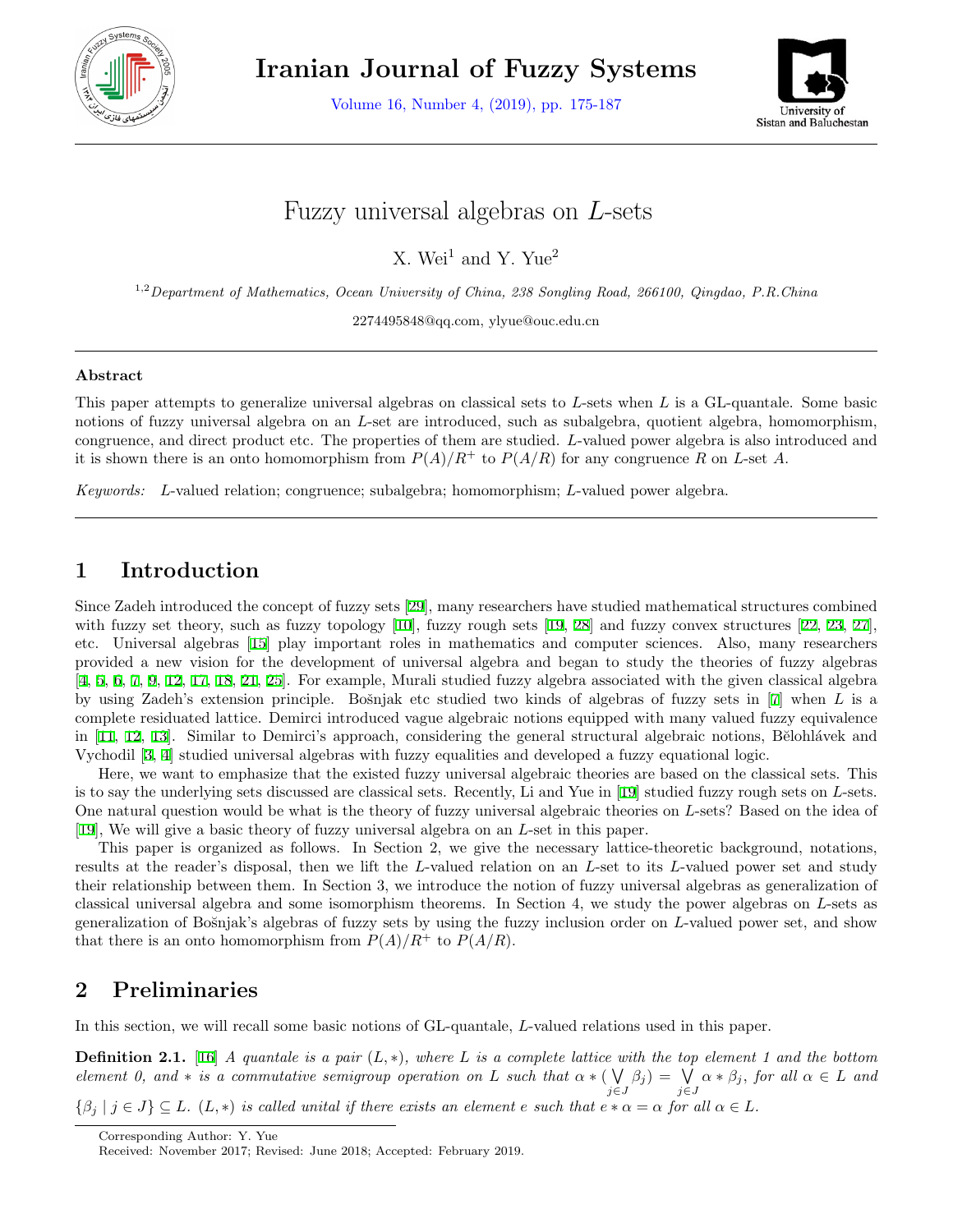For a given commutative quantale  $(L, *)$ , there is a binary operation  $\rightarrow : L \times L \rightarrow L$ , defined by,  $\alpha \rightarrow \beta = \sqrt{\gamma \in L} \mid \alpha * \gamma \leq \beta\}$ , called the implication (*operation*). Further,  $*$  and  $\rightarrow$  form an adjoint pair in the sense  $\alpha * \gamma \leq \beta \Leftrightarrow \gamma \leq (\alpha \to \beta)$  for all  $\alpha, \beta, \gamma \in L$ .

**Proposition 2.2.** [\[16](#page-11-13), [24\]](#page-12-8) *For a commutative unital quantale* (*L, ∗, e*)*, where e is the unit element, the following condition are equivalent:*

- $(1)$   $\forall \alpha, \beta \in L$ ,  $\alpha \leq \beta \Rightarrow \alpha = \beta * (\beta \rightarrow \alpha)$ ;
- $(2)$   $\forall \alpha, \beta, \gamma \in L$ ,  $\alpha, \gamma \leq \beta \Rightarrow \gamma * (\beta \rightarrow \alpha) = \alpha * (\beta \rightarrow \gamma)$ ;
- *(3) ∀α, β ∈ L, α ≤ β ⇒ ∃ γ ∈ L, α* = *β ∗ γ;*
- $(4)$   $\forall \alpha, \beta \in L$ ,  $\alpha \wedge \beta = \alpha * (\alpha \rightarrow \beta)$ .

In this case, the unit element  $e$  must be the top element 1 in  $L$ , i.e.,  $e = 1$ .

A commutative unital quantale (*L, ∗*) is said to be divisible if it satisfies one of the conditions (1)*−*(4) in Proposition 2.2, in this case,  $(L, *)$  is also called a GL-quantale.

In this paper, we always assume that  $(L, *)$  is a GL-quantale. When  $(L, *)$  is a GL-quantale, the underlying complete lattice *L* must be a complete Heyting algebra and  $\alpha * (\beta \wedge \gamma) = (\alpha * \beta) \wedge (\alpha * \gamma)$  holds for  $\alpha, \beta, \gamma \in L$ .

An *L*-set *A* is a map from a set *A*<sup>0</sup> to *L*. *A*<sup>0</sup> is called the domain set of *A* and the valued *A*(*x*) is interpreted as the degree to which the element *x* belongs to *A*.

**Definition 2.3.** [\[24](#page-12-8)] Let  $A : A_0 \to L$  and  $B : B_0 \to L$  be two L-sets.  $R : A \to B$  is called an L-valued relation if  $R: A_0 \times B_0 \to L$  satisfies  $R(x, y) \leq A(x) \wedge B(y)$  for all  $x \in A_0, y \in B_0$ .

**Definition 2.4.** [\[24](#page-12-8)] *Let A be an L*-set and  $R : A \rightarrow A$  *be an L*-valued relation.

- (1) If  $A(x) \le R(x, x)$  for all  $x \in A_0$ , then R is called reflexive on A.
- (2) If  $R(x, y) * (A(y) \to R(y, z)) \leq R(x, z)$  for all  $x, y, z \in A_0$ , then R is called transitive on A.
- *(3) If*  $R(x, y) = R(y, x)$  *for all*  $x, y \in A_0$ *, then R is called symmetric on A.*
- $(f)$  *If*  $(R(x, x) = R(x, y) = R(y, x) = R(y, y) \Rightarrow (x = y)$ , then *R* is called separated on *A*.

**Definition 2.5.** [\[24](#page-12-8)] *Let A be an L-set and R be an L-valued relation on A.*

- *(1) If R is reflexive and transitive, then R is called an L-valued preorder on A, the pair* (*A, R*) *is called an L-valued preordered set.*
- *(2) If R is reflexive, symmetric and transitive, then R is called an L-valued equivalence on A, the pair* (*A, R*) *is called an L-valued set.*
- *(3) If R is reflexive, separated and transitive, then R is called an L-valued partial order on A, the pair* (*A, R*) *is called an L-valued partial ordered set.*

From [\[26](#page-12-9)], we know the powerset of an L-set  $A : A_0 \to L$  is also an L-set  $P(A) : P(A)_0 \to L$  given by  $P(A)(f, \delta) = \delta$ , where  $P(A)_0$  is the set of all pairs  $(f, \delta)$  satisfying  $f(x) \leq A(x) \wedge \delta$  for all  $x \in A_0$ . Define  $S_A : P(A) \to P(A)$  as follows

$$
S_A((f,\delta),(g,\varepsilon))=\varepsilon\wedge\delta\wedge\bigwedge_{x\in A_0}((\delta\to f(x))\to g(x)),
$$

for all  $(f, \delta)$ ,  $(g, \varepsilon) \in P(A)_0$ . Then it is easy to see that  $S_A$  is an *L*-valued partial order on  $P(A)$ . Furthermore,  $S_A((f,\delta),(g,\varepsilon)) = \varepsilon \wedge (\delta * S_{A_0}(f,g)),$  where  $S_{A_0}: L^{A_0} \times L^{A_0} \to L$  is defined by, for all  $f,g \in L^{A_0}, S_{A_0}(f,g) =$ ∧ *x∈A*<sup>0</sup>  $(f(x) \rightarrow g(x)).$ 

Similar to those in [\[18](#page-11-9)], the following lemmas are valid.

**Lemma 2.6.** *Let*  $R: A \to B$  *be an L*-valued relation and define  $\sigma(R): B \to B$  *by* 

 $\sigma(R)(y_1, y_2) = S_A((R(-, y_1), B(y_1)), (R(-, y_2), B(y_2))).$ 

*Then*  $\sigma(R)$  *is an L*-valued preorder on *B*.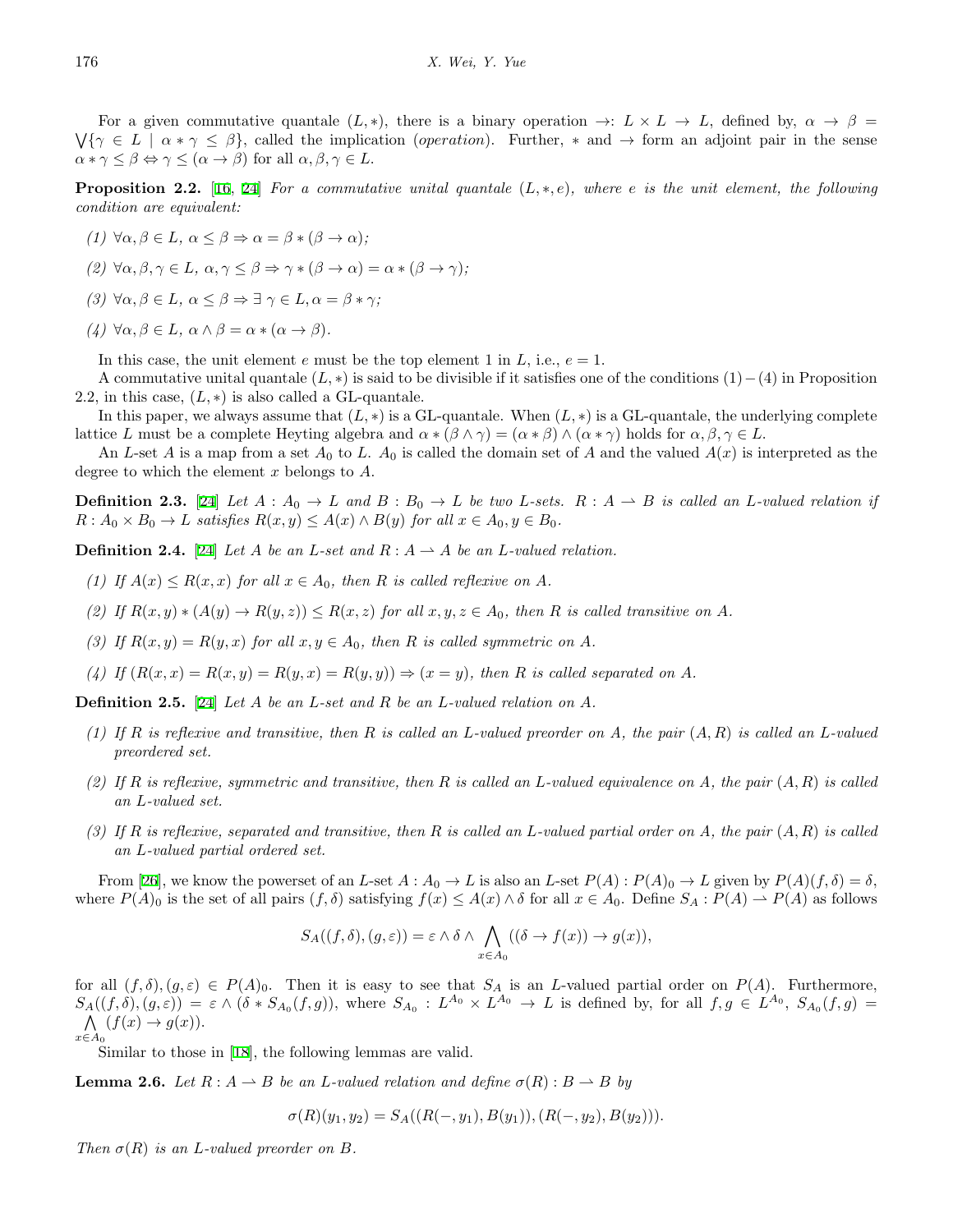**Lemma 2.7.** *Let*  $R: A \to B$  *be an L*-valued relation. Then  $\sigma(R)$  is the biggest *L*-valued relation  $S: B \to B$  such that  $S \bigodot R \leq R$ , where  $S \bigodot R(x, z) = \bigvee R(x, y) * (B(y) \rightarrow S(y, z))$ . *y*<sup>∈</sup>*B*<sub>0</sub>

**Lemma 2.8.** Let R be an L-valued relation on A. Then R is an L-valued preorder on A if and only if  $\sigma(R) = R$ .

We slightly modify the definition of *L*-valued closure operator in [[26\]](#page-12-9) as the following definition instead of the original categorical language.

**Definition 2.9.** [\[26](#page-12-9)] Let  $P(A)$  be the L-valued power set of A. The map  $cl : P(A)_0 \to P(A)_0$  is called an L-valued *closure operator on P*(*A*) *if it has the following axioms:*

 $(1)$   $cl$  :  $(P(A), S_A) \rightarrow (P(A), S_A)$  *is an order-preserving map, i.e.,* 

- $(i)$   $S_A((f, \delta), (g, \varepsilon)) \leq S_A(cl(f, \delta), cl(g, \varepsilon))$ ;
- $(iii)$   $P(A)(f, \delta) = P(A)(cl(f, \delta)) = \delta$  *for all*  $(f, \delta), (g, \varepsilon) \in P(A)_0;$
- $(2)$   $(f, \delta) \leq cl(f, \delta) = (cl(f), \delta)$  *for all*  $(f, \delta) \in P(A)_0$ *;*
- $(3)$   $cl(cl(f, \delta)) = cl(f, \delta)$  *for all*  $(f, \delta) \in P(A)_0$ .

Next, we begin to lift *L*-valued relation on *L*-set to *L*-valued power set and study the relationships between them. Let  $R: A \to A$  be an L-valued relation and define  $R_l: P(A)_0 \to P(A)_0$  and  $R_u: P(A)_0 \to P(A)_0$  by  $R_l(f, \delta) =$  $(R_l(f), \delta)$  and  $R_u(f, \delta) = (R_u(f), \delta)$ , respectively, where  $R_l(f)(y) = \sqrt{y}$ *x∈A*<sup>0</sup>  $f(x) * (A(x) \rightarrow R(y,x))$ , and  $R_u(f)(y) =$ 

 $\bigvee f(x) * (A(x) \to R(x, y)).$  Here,  $R_l(f, \delta)$  is usually called the lower set of  $(f, \delta)$  and  $R_u(f, \delta)$  is called the upper set *x∈A*<sup>0</sup> of (*f, δ*).

**Theorem 2.10.** If  $R: A \to A$  is an L-valued relation on A, then R is an L-valued preorder if and only if  $R_u: P(A)_0 \to$  $P(A)$ <sup>0</sup> *is an L*-valued closure operator on  $P(A)$ .

*Proof.* Necessity: Suppose that *R* is an *L*-valued preorder on *A*. Firstly, we show that *R<sup>u</sup>* is order-preserving. For  $(f, \delta), (g, \varepsilon) \in P(A)_0$ , we have

$$
S_A(R_u(f, \delta), R_u(g, \varepsilon)) = S_A((R_u(f), \delta), (R_u(g), \varepsilon)) = \varepsilon \wedge (\delta * S_{A_0}(R_u(f), R_u(g)))
$$
  
\n
$$
= \varepsilon \wedge (\delta * \bigwedge_{y \in A_0} (R_u(f)(y) \to R_u(g)(y)))
$$
  
\n
$$
= \varepsilon \wedge (\delta * \bigwedge_{y \in A_0} (\bigvee_{x \in A_0} f(x) * (A(x) \to R(x, y))) \to \bigvee_{x \in A_0} g(x) * (A(x) \to R(x, y))))
$$
  
\n
$$
\geq \varepsilon \wedge (\delta * \bigwedge_{x \in A_0} \bigwedge_{y \in A_0} (f(x) * (A(x) \to R(x, y)) \to g(x) * (A(x) \to R(x, y))))
$$
  
\n
$$
\geq \varepsilon \wedge (\delta * \bigwedge_{x \in A_0} \bigwedge_{y \in A_0} (f(x) \to g(x))) = \varepsilon \wedge (\delta * \bigwedge_{x \in A_0} (f(x) \to g(x)))
$$
  
\n
$$
= S_A((f, \delta), (g, \varepsilon)).
$$

(cl2) Since *R* is an *L*-valued preorder on *A*, then  $A(x) = R(x, x)$  for all  $x \in A_0$ . And then

$$
R_u(f)(y) = \bigvee_{x \in A_0} f(x) * (A(x) \to R(x, y)) \ge f(y) * (A(y) \to R(y, y)) = f(y).
$$

This is to say  $(f, \delta) \leq (R_u(f), \delta)$ , as desired.

(cl3) We prove  $R_u(R_u(f)) = R_u(f)$ , for any  $(f, \delta) \in P(A)_0$ . By (cl2), we only need to prove  $R_u(R_u(f)) \le R_u(f)$ . In fact

$$
R_u(R_u(f))(y) = \bigvee_{x \in A_0} R_u(f)(x) * (A(x) \to R(x, y))
$$
  
=  $\bigvee_{x \in A_0} (\bigvee_{z \in A_0} f(z) * (A(z) \to R(z, x)) * (A(x) \to R(x, y)))$   
 $\leq \bigvee_{z \in A_0} f(z) * (\bigvee_{x \in A_0} (A(z) \to (R(z, x) * (A(x) \to R(x, y))))))$   
 $\leq \bigvee_{z \in A_0} f(z) * (\bigvee_{x \in A_0} (A(z) \to R(z, y)))$   
=  $R_u(f)(y).$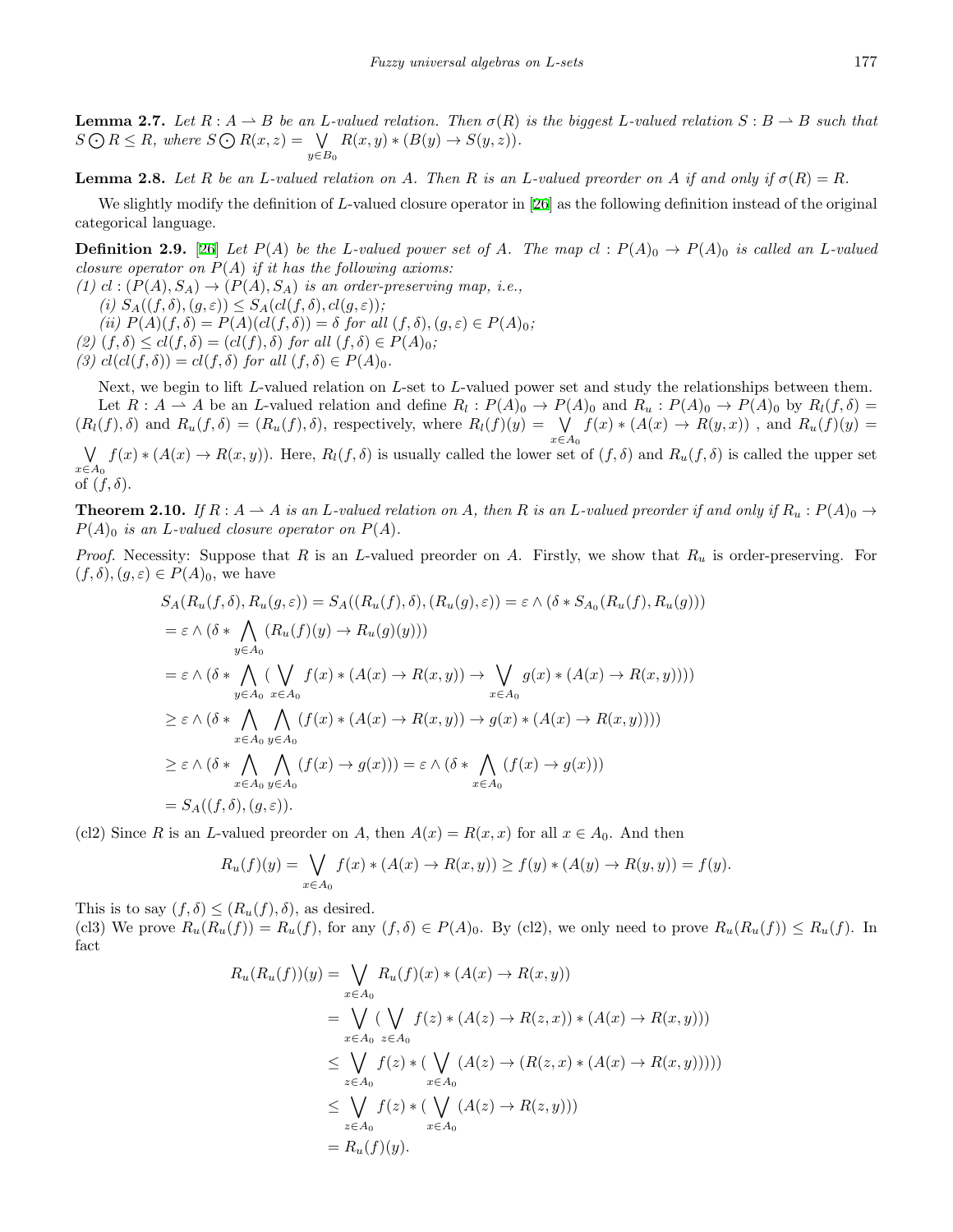Therefore,  $R_u$  is an *L*-valued closure operator on  $P(A)$ .

Sufficiency: Firstly, we show *R* is a reflexive *L*-valued relation. Let  $x \in A_0$  and define  $A_x : A_0 \to L$  by

$$
A_x(z) = \begin{cases} A(x), & x = z, \\ 0, & \text{others.} \end{cases}
$$

Then  $(A_x, A(x)) \in P(A)_0$ . Hence, by  $R_u(A_x) \geq A_x$ , it follows that  $R_u(A_x)(x) \geq A_x(x)$ , i.e.,  $A(x) * (A(x) \to R(x, x)) \geq A_x(A(x) \to R(x, x))$ *A*(*x*). Therefore,  $A(x) \le R(x, x)$ .

Next, we will prove that *R* is a transitive *L*-valued relation. Let  $x, y, z \in A_0$ . Then we have

$$
R_u(R_u(A_x))(y)
$$
  
=  $\bigvee_{z \in A_0} R_u(A_x)(z) * (A(z) \to R(z, y))$   
=  $\bigvee_{z \in A_0} \bigvee_{w \in A_0} A_x(w) * (A(w) \to R(w, z)) * (A(z) \to R(z, y))$   
=  $\bigvee_{z \in A_0} A(x) * (A(x) \to R(x, z)) * (A(z) \to R(z, y))$   
=  $\bigvee_{z \in A_0} R(x, z) * (A(z) \to R(z, y)).$ 

On account of  $R_u(R_u(A_x))(y) = R_u(A_x)(y) = R(x, y)$ , it follows that  $\forall R(x, z) * (A(z) \rightarrow R(z, y)) = R(x, y)$ . *z∈A*<sup>0</sup> Therefore,  $R(x, z) * (A(z) \to R(z, y)) \le R(x, y)$ .  $\Box$ 

Similarly, we have the following Theorem 2.11.

**Theorem 2.11.** If  $R: A \to A$  is an L-valued relation on A, then R is an L-valued preorder if and only if  $R_l: P(A)_0 \to$  $P(A)$ <sup>0</sup> *is an L*-valued closure operator on  $P(A)$ .

From [[8,](#page-11-14) [14](#page-11-15)], for an *L*-valued relation  $R : A \to A$ , we can define  $R \to P(A) \to P(A)$ ,  $R \leftarrow P(A) \to P(A)$  and  $R^+$ :  $P(A) \rightarrow P(A)$ , respectively, as follows:

$$
R^{\rightarrow}((f,\delta),(g,\varepsilon))=S_A((f,\delta),(R_l(g),\varepsilon)),\quad R^{\leftarrow}((f,\delta),(g,\varepsilon))=S_A((g,\varepsilon),(R_u(f),\delta))
$$

and

$$
R^+((f,\delta),(g,\varepsilon))=R^{\to}((f,\delta),(g,\varepsilon))\wedge R^{\leftarrow}((f,\delta),(g,\varepsilon)),
$$

for all  $(f, \delta), (g, \varepsilon) \in P(A)_0$ .

**Theorem 2.12.** *The following statements are equivalent:*

- *(1)*  $R: A \rightarrow A$  *is an L*-valued preorder on A;
- *(2)*  $R^{\rightarrow}$  *is an L*-valued preorder on  $P(A)$ ;
- *(3)*  $R^{\leftarrow}$  *is an L*-valued preorder on  $P(A)$ .

*Proof.* We only prove the  $(1) \Leftrightarrow (2)$ , and  $(1) \Leftrightarrow (3)$  can be proved similarly.

 $(1) \Rightarrow (2)$ : Since  $R : A \to A$  is an L-valued preorder, it follows that  $f \leq R_l(f)$  and  $R_l(f) = R_l(R_l(f))$  for all  $(f, \delta) \in$  $P(A)$  from Theorem 2.11. Then  $R^{\to}((f,\delta),(f,\delta))=S_A((f,\delta),(R_l(f),\delta))=\delta=P(A)(f,\delta).$  For  $(f,\delta),(g,\varepsilon),(h,\eta)\in$  $P(A)_0$ , we have

$$
R^{\rightarrow}((f,\delta),(g,\varepsilon)) * (\varepsilon \to R^{\rightarrow}((g,\varepsilon),(h,\eta)))
$$
  
\n
$$
= S_A((f,\delta),(R_l(g),\varepsilon)) * (\varepsilon \to S_A((g,\varepsilon),(R_l(h),\eta)))
$$
  
\n
$$
\leq S_A((f,\delta),(R_l(g),\varepsilon)) * (\varepsilon \to S_A((R_l(g),\varepsilon),(R_l(R_l(h)),\eta)))
$$
  
\n
$$
= S_A((f,\delta),(R_l(g),\varepsilon)) * (\varepsilon \to S_A((R_l(g),\varepsilon),(R_l(h),\eta)))
$$
  
\n
$$
\leq S_A((f,\delta),(R_l(h),\eta))
$$
  
\n
$$
= R^{\rightarrow}((f,\delta),(h,\eta)).
$$

Hence,  $R^{\rightarrow}$  is an *L*-valued preorder on  $P(A)$ .

 $(2) \Rightarrow (1)$ : Let  $x, y, z \in A_0$ . Then  $(A_x, A(x)), (A_y, A(y))$  and  $(A_z, A(z)) \in P(A)_0$ . It is easy to check that  $R(x, y) =$  $R^{\to}((A_x, A(x)), (A_y, A(y)))$ . Since  $R^{\to}$  is an *L*-valued preorder, so  $R: A \to A$  is an *L*-valued preorder on *A*.  $\Box$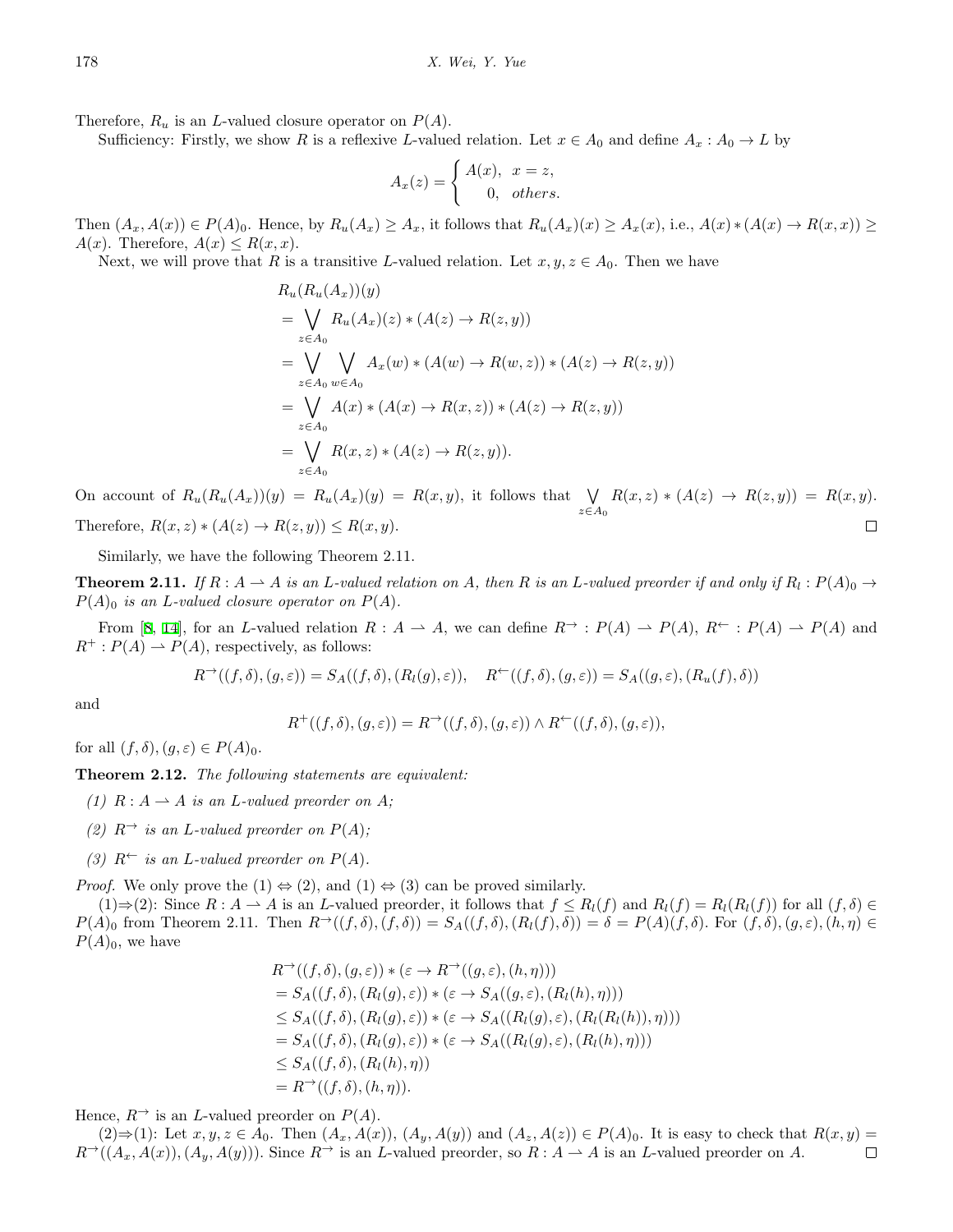Similar to Lemma 2.8, it is easy to show that *R* is an *L*-valued preorder on *A* if and only if  $R^{\rightarrow} = \sigma(R^{\rightarrow})$ . **Remark 2.13.** *For all*  $(f, \delta)$ *,* $(g, \eta) \in P(A)$ <sub>0</sub>*, on one hand, we have* 

$$
\sigma(R^{\rightarrow})((f,\delta),(g,\eta))
$$
\n
$$
= S_{P(A)}((R^{\rightarrow}(\cdot,(f,\delta)),\delta),(R^{\rightarrow}(\cdot,(g,\eta)),\eta))
$$
\n
$$
= \delta \wedge \eta \wedge \bigwedge_{(h,r)\in P(A)_0} [(\delta \rightarrow S_A((h,r),(R_l(f),\delta))) \rightarrow S_A((h,r),(R_l(g),\eta))]
$$
\n
$$
\leq \delta \wedge \eta \wedge [(\delta \rightarrow S_A((R_l(f),\delta),(R_l(f),\delta)) \rightarrow S_A((R_l(f),\delta),(R_l(g),\eta))]
$$
\n
$$
= S_A((R_l(f),\delta),(R_l(g),\eta)).
$$

*On the other hand, for all*  $(h, r) \in P(A)$ <sub>0</sub>*, we know* 

$$
S_A((R_l(f),\delta),(R_l(g),\eta))\leq (\delta \to S_A((h,r),(R_l(f),\delta)))\to S_A((h,r),(R_l(g),\eta)).
$$

 $Therefore, \sigma(R^{\to})((f, \delta), (g, \eta)) = S_A((R_l(f), \delta), (R_l(g), \eta)).$ 

#### **3 Universal algebra on** *L***-sets**

In this section, we will introduce the notion of fuzzy universal algebra on an *L*-set and study the properties of it. For two *L*-sets *A* and *B*,  $\alpha$  :  $A \rightarrow B$  is called a degree-preserving map if  $\alpha$  :  $A_0 \rightarrow B_0$  is a map and satisfies  $A(x) = B(\alpha(x))$  for all  $x \in A_0$ . For an *L*-set *A* and a nonnegative integer *n*, a *n*-ary mapping is any degreepreserving mapping  $f: A^n \to A$ , where  $A^n: A_0^n \to L$  is defined by  $A^n(x_1, x_2, \dots, x_n) = A(x_1) = \dots = A(x_n)$ , and  $A_0^n = \{(x_1, x_2, \dots, x_n) \in (A_0)^n | A(x_1) = A(x_2) = \dots = A(x_n)\}\.$  A n-ary mapping  $f: A^n \to A$  is also called a n-ary operation on *A*.

**Definition 3.1.** Let  $A : A_0 \to L$  be an L-set with  $A(x) \neq 0$  for all  $x \in A_0$  and F consist of some operations on A *indexed by the type*  $\tau$ . The pair  $A \leq A, F > i$  *s* called a fuzzy universal algebra on A.

When  $A = 1_{A_0}$ , where  $1_{A_0}: A_0 \to L$  is defined by  $1_{A_0}(x) = 1$  for all  $x \in A_0$ . Then, fuzzy universal algebra  $\lt A, F$ on *A* will reduce to the classical universal algebra on *A*0. Hence, fuzzy universal algebra on an *L*-set could be seen as a generalization of universal algebra on classical set. The theories of fuzzy universal algebras on *L*-sets would be meaningful and important.

**Example 3.2.** Let  $(L, *, e) = ([0, 1], \wedge, 1)$  and  $A : A_0 \to [0, 1]$  be defined by  $A(x) = \frac{1}{2}$  for all  $x \in A_0$ . We define the *binary, unary and nullary operation in the following way:*

*binary operation:*  $\cdot : A \times A \rightarrow L$  *is given by*  $\cdot (x_1, x_2) = x_1 \cdot x_2$ ;

*unary operation:*  $-1: A \rightarrow A$  *is defined by*  $-1(x) = x^{-1}$ ;

nullary operation:  $1: A^0 \to A$ ,  $1(\emptyset) = 1 \in A_0$ , where  $A^0$  is the  $[0,1]$ -set  $A^0: {\emptyset} \to [0,1]$  defined by  $A^0(\emptyset) = \frac{1}{2}$ . *If ·, −*1 *and* 1 *also satisfy the following conditions:*

(i) 
$$
x \cdot (y \cdot z) = (x \cdot y) \cdot z
$$
 (ii)  $x \cdot 1 = x = 1 \cdot x$ , (iii)  $x \cdot x^{-1} = x^{-1} \cdot x = 1$ 

*Then,*  $(A, \cdot, -1, 1)$  *could be understood as a group on L-set*  $A$ *.* 

**Definition 3.3.** Let  $A = \langle A, F_A \rangle$  and  $B = \langle B, F_B \rangle$  be the same type of the fuzzy universal algebras. If a degreepreserving map  $\varphi: A \to B$  satisfies  $\varphi(f(x_1, x_2, \dots, x_n)) = f(\varphi(x_1), \varphi(x_2), \dots, \varphi(x_n))$ , for all  $(x_1, x_2, \dots, x_n) \in A_0^n$ ,  $f \in F_A$ , then  $\varphi$  *is called a homomorphism from*  $\mathcal A$  *to*  $\mathcal B$ *.* 

If the homomorphism  $\varphi$  is injective, then  $\varphi$  is called an embedding. And if the homomorphism  $\varphi$  is a bijection, then *φ* is called an isomorphism.

As is well-known, algebra is often considered as the study of those properties of algebras which are invariant under isomorphism, and such properties are called algebraic properties. Thus from an algebraic point of view, isomorphism algebras can be regarded as equal or the same, as they would have the same algebraic structures.

**Definition 3.4.** Let  $R$  be an  $L$ -valued relation on  $L$ -set  $A$  and  $A = < A, F >$  be a fuzzy universal algebra.  $R$  is called *compatible with A if*

$$
R(x_1, y_1) * (A(x_2) \to R(x_2, y_2)) * \cdots * (A(x_n) \to R(x_n, y_n)) \leq R(\phi(x_1, x_2, \cdots, x_n), \phi(y_1, y_2, \cdots, y_n)),
$$

*for all*  $\phi \in F$  *and*  $(x_1, x_2, \dots, x_n), (y_1, y_2, \dots, y_n) \in A_0^n$ .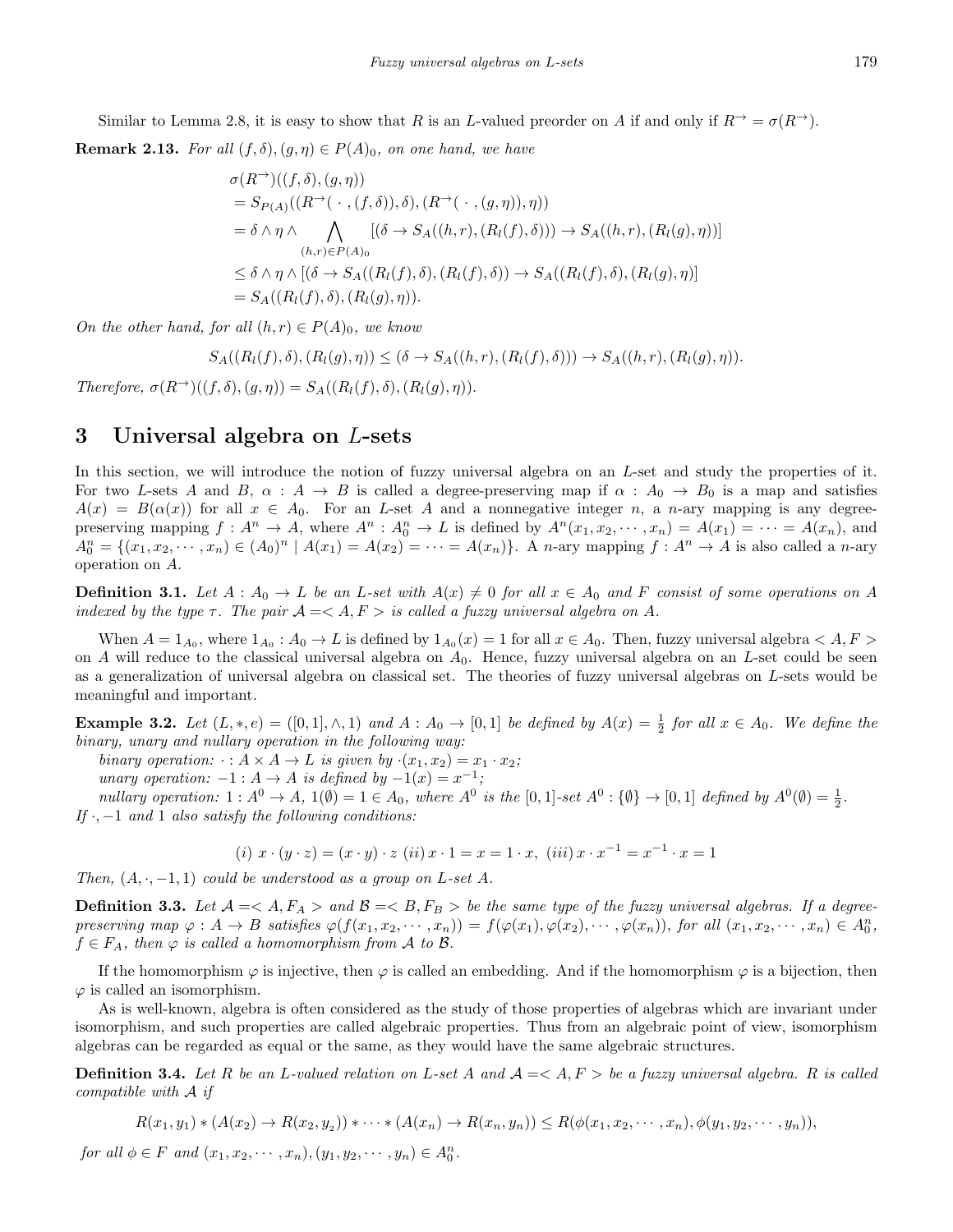A compatible *L*-valued equivalence on *A* is called a congruence.

**Remark 3.5.** *When*  $A = 1_{A_0}$  *and*  $R$  *is the characteristic function of*  $R \subseteq A_0 \times A_0$ *, which is defined by* 

$$
\widetilde{R}(x,y) = \begin{cases} 1, & (x,y) \in R, \\ 0, & others, \end{cases}
$$

*then*  $\widetilde{R}$  *is an L*-valued relation on *A*. So  $\widetilde{R}$  *is a congruence with*  $\lt A, F > i$ *s equivalent to*  $R$  *is a congruence on < A*0*, F >. So Definition 3.4 can be seen as a generalization of the concept of congruence in classical universal algebra.*

There are several important methods of constructing new algebras from given ones. Three of the most fundamental are the formation of subalgebras, quotient algebras and direct product algebras. These will occupy the next part of this section.

**Definition 3.6.** Let  $A = < A, F_A >$  and  $B = < B, F_B >$  be the same type algebras, if  $B = A | B_0$  (A restriction on  $B_0$ ), and for all  $f^B \in F_B$ , there is a  $f^A \in F_A$  such that  $f^B = f^A \mid B_0$ , then  $\beta$  is called a subalgebra of  $\mathcal{A}$ .

**Remark 3.7.** (1) If  $\varphi : A \to B$  and  $\alpha : B \to C$  are homomorphisms, then  $\alpha \circ \varphi$  is a homomorphism from A to C.

(2) If  $A = \langle A, F_A \rangle$  and C are two fuzzy universal algebras.  $B = \langle B, F_B \rangle$  is a subalgebra of A, R is a congruence *on A*,  $\varphi$  :  $A \to C$  *is a homomorphism, then*  $R_B$  (*R restriction on*  $B_0$ ) *is a congruence on B* and  $\varphi_B$  :  $B \to C$  *is a homomorphism* ( $\varphi_B$  *is the*  $\varphi$  *restriction on*  $B_0$ ).

Now, similar to [[20\]](#page-12-10), we construct fuzzy quotient algebra. Let  $A = \langle A, F \rangle$  be a fuzzy universal algebra and R be a congruence on A. Define  $A/R : (A/R)_0 \rightarrow L$  by  $(A/R)(x/R) = A(x)$ , where  $(A/R)_0 = \{x/R \mid x \in A_0\}$ and  $x/R = \{ y \in A_0 \mid R(x,x) = R(y,x) = R(x,y) = R(y,y) \}.$  For  $f \in F$ , define  $f/R : (A/R)^n \to A/R$  by  $(f/R)(x_1/R, \dots, x_n/R) = f(x_1, \dots, x_n)/R$ . It is routine to check the definition of  $A/R$  and  $f/R$  are meaningful.  $\langle A/R, F/R \rangle$  is called a fuzzy quotient algebra.

We can also construct the other kind of fuzzy universal algebra in the following way: Define  $\overline{A}: (\overline{A})_0 \to L$  by  $\overline{A}([x]_R) = A(x)$ , where  $(\overline{A})_0 = \{ [x]_R : A_0 \to L \mid x \in A_0 \}$  and  $[x]_R(y) = R(x, y)$ . For  $\phi \in F$ , define  $\overline{\phi} : (\overline{A})^n \to \overline{A}$  by  $\phi([x_1]_R, \cdots, [x_n]_R) = [\phi(x_1, \cdots, x_n)]_R$ . Then  $\langle A, F \rangle$  is a fuzzy universal algebra.

There is an isomorphism *h* from  $\langle \overline{A}, \overline{F} \rangle$  to  $\langle A/R, F/R \rangle$  with  $h([x]_R) = x/R$ .

**Definition 3.8.** Let  $A \leq A$ ,  $F_A >$  and  $B \leq B$ ,  $F_B >$  be two fuzzy universal algebras, and  $\alpha : A \rightarrow B$  be a *homomorphism. The kernel of*  $\alpha$ *, written by ker(* $\alpha$ *): A*  $\rightarrow$  *A, is defined by* 

$$
ker(\alpha)(x, y) = \begin{cases} A(x), & \alpha(x) = \alpha(y), \\ 0, & \alpha(x) \neq \alpha(y), \end{cases}
$$

*for all*  $(x, y) \in A_0^2$ .

From the above definition, it is easy to see that  $ker(\alpha)$  is a congruence on A. In order to understand fuzzy universal algebras more well, we will talk about some isomorphism theorems and the readers can prove them routinely.

**Theorem 3.9.** *( First Isomorphism Theorem ) Suppose A and B are the same type of fuzzy universal algebras. α* : *A → B is a homomorphism onto B, and υ is a natural homomorphism from A to A/ker*(*α*)*, then there is an isomorphism*  $\beta$ :  $\mathcal{A}/\text{ker}(\alpha) \rightarrow \mathcal{B}$  *defined by*  $\alpha = \beta \circ \upsilon$ *.* 

Let *A* be a fuzzy universal algebra.  $\theta$ ,  $\phi$  are congruences on *A* with  $\theta \leq \phi$ . Define  $A/\theta$ :  $(A/\theta)$ <sub>0</sub>  $\rightarrow$  *L* by  $(A/\theta)(x/\theta)$  =  $A(x)$  where  $(A/\theta)_0 = \{x/\theta \mid x \in A_0\}$ , and define  $\phi/\theta : (A/\theta) \to (A/\theta)$  by  $(\phi/\theta)(x/\theta, y/\theta) = \phi(x, y)$  for all  $x/\theta, y/\theta \in A_0$  $(A/\theta)_0$ . It is easy to show  $\phi/\theta$  is well-meaning and is a congruence on  $A/\theta$ .

**Theorem 3.10.** *( Second Isomorphism Theorem ) Let A be a fuzzy universal algebra. θ, ϕ is a congruence on A with*  $\theta \leq \phi$ . Then the map  $\alpha : (\mathcal{A}/\theta)/(\phi/\theta) \to \mathcal{A}/\phi$  defined by  $\alpha((x/\theta)/(\phi/\theta)) = x/\phi$  is an isomorphism from  $(\mathcal{A}/\theta)/(\phi/\theta)$  $to \mathcal{A}/\phi$ .

Let B be a fuzzy subalgebra of A and  $\theta$  be a congruence on A. Define  $B^{\theta}$ :  $(B^{\theta})_0 \to L$  and  $(B^{\theta})_0 = \{x \in A_0 \mid A_0 \neq 0\}$  $B_0 \cap x/\theta \neq \emptyset$  by  $(B^{\theta})(x) =$  $(x) = \sqrt{2}$ *<sup>y</sup>∈*(*x/θ* <sup>∩</sup> *B*0)  $B(y)$  where  $B^{\theta} = A | (B^{\theta})_0$ . We have that  $B^{\theta}, F >$  is a subalgebra of *B* and *θB<sup>θ</sup>* is a congruence on *B<sup>θ</sup>* .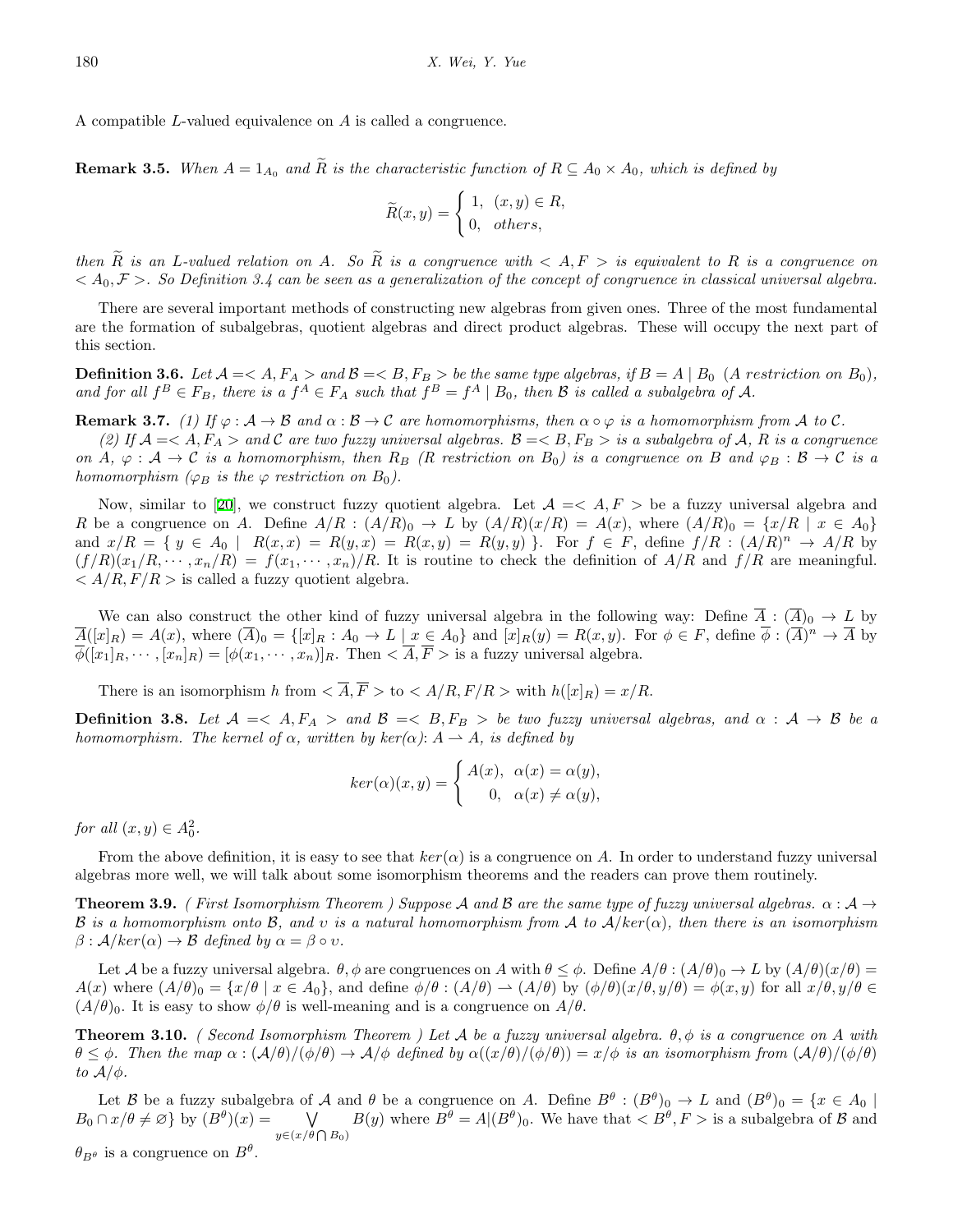**Theorem 3.11.** *( Third Isomorphism Theorem ) Let B be a fuzzy subalgebra of A and θ be a congruence on A, then*  $B/\theta_B \cong B^{\theta}/\theta_{B^{\theta}}$ .

Then, we begin to talk about the direct product of fuzzy universal algebras.

**Definition 3.12.** Let  $A_1$  and  $A_2$  be the same type of fuzzy universal algebras. Define the product  $A_1 \times A_2$  to be the fuzzy universal algebra with  $f^{A_1 \times A_2}((x_1,y_1),\cdots,(x_n,y_n)) = (f^{A_1}(x_1,\cdots,x_n),f^{A_2}(y_1,\cdots,y_n)),$  where  $(A_1 \times A_2)$ :  $(A_1 \times A_2)_0 \to L$  is given by  $(A_1 \times A_2)(x, y) = A_1(x) = A_2(y)$  and  $(A_1 \times A_2)_0 = \{(x, y) \mid A_1(x) = A_2(y)\}.$ 

the map  $\pi_i : A_1 \times A_2 \to A_i$ , for  $i = 1, 2$ , wher  $\pi_i(x_1, x_2) = x_i$ , is called the projection map being the *ith* coordinate of  $A_1 \times A_2$ . Define  $\Delta_{A_1 \times A_2} : (A_1 \times A_2)_0 \to L$  as follows:

$$
\Delta_{A_1 \times A_2}(x, y) = \begin{cases} A_1(x), & x = y, \\ 0, & x \neq y, \end{cases}
$$

for all  $(x, y) \in (A_1 \times A_2)_0$ .

**Definition 3.13.** *Let A be a fuzzy universal algebra. A congruence R on A is called a factor congruence if there is a* congruence  $R^*$  on A such that  $R \wedge R^* = \Delta_{A \times A}$  and  $(x/R) \cap (y/R^*) \neq \emptyset$ , for all  $x, y \in A_0$ .

**Theorem 3.14.** Let  $A$  be a fuzzy universal algebra. If  $R$  and  $R^*$  are a pair of factor congruences on  $A$ , then  $A \cong$  $(\mathcal{A}/R) \times (\mathcal{A}/R^*).$ 

#### **4** *L***-valued power algebra**

In this section, we study the *L*-valued power algebra. let  $A = \langle A, F \rangle$  be a fuzzy universal algebra. For  $\theta \in F, \theta : A^n \to$ A can be lifted to  $\theta^+ : P(A)^n \to P(A)$  defined by,  $\theta^+((f_1, \delta), \dots, (f_n, \delta)) = (\theta^{\to}(\bigotimes_{i=1}^n f_i), \delta)$ , where  $\bigotimes_{i=1}^n f_i : A_0^n \to L$ 

is 
$$
(\bigotimes_{i=1}^{n} f_i)(x_1, \dots, x_n) = \bigotimes_{i=1}^{n} f_i(x_i) = f_1(x_1) * f_2(x_2) * \dots * f_n(x_n)
$$
, and  $\theta^{\to}(\bigotimes_{i=1}^{n} f_i)(x) = \bigvee_{\theta(x_1, \dots, x_n) = x} \bigotimes_{i=1}^{n} f_i(x_i)$ .

 $P(A) = \langle P(A), \{\theta^+ \mid \theta \in F\} \rangle$  is called an *L*-valued power algebra of  $\langle A, F \rangle$ .

Since the element in the underlying set of  $A^n$  is the point with the same height for all coordinates, we have to modify the transitivity of *L*-valued relation in order to study the relationship between fuzzy universal algebra and its power algebra more well. An *L*-valued relation is called weakly transitive on *A* if  $R(x, y) * (A(y) \to R(y, z)) \leq R(x, z)$ for all  $x, y, z \in A_0$  with  $A(x) = A(y) = A(z)$ . Then the *L*-valued preorder, *L*-valued partial ordered and *L*-valued equivalence on *A* reduce to the corresponding weakly *L*-valued preorder, weakly *L*-valued partial ordered and weakly *L*-valued equivalence on *A*. In this part, we assume that the transitivity is the weak transitivity. Similarly, the upper set and lower set in Section 2 can be modified by the following formulas:  $\overline{R}_l(f)(y) = \bigvee f(x) * (A(x) \to R(y, x))$  and *x∈A<sup>y</sup>*

$$
\bar{R}_u(f)(y) = \bigvee_{x \in A_y} f(x) * (A(x) \to R(x, y)), \text{ where } A_y = \{x \in A_0 \mid A(x) = A(y)\}.
$$

Correspondingly, for an L-valued relation  $R: A \to A$ ,  $R^{\to}: P(A) \to P(A)$ ,  $R^{\leftarrow}: P(A) \to P(A)$  and  $R^+: P(A) \to P(A)$ *P*(*A*) are given as follows:

$$
R^{\rightarrow}((f,\delta),(g,\varepsilon))=S_A((f,\delta),(\bar{R}_l(g),\varepsilon)),\quad R^{\leftarrow}((f,\delta),(g,\varepsilon))=S_A((g,\varepsilon),(\bar{R_u}(f),\delta))
$$

and

$$
R^+((f,\delta),(g,\varepsilon))=R^{\to}((f,\delta),(g,\varepsilon))\wedge R^{\leftarrow}((f,\delta),(g,\varepsilon)).
$$

In this case, Theorem 2.10, Theorem 2.11, Theorem 2.12 and Remark 2.13 are still valid.

**Theorem 4.1.** Let  $A \leq A, F > be a fuzzy universal algebra and R be a weakly L-valued preorder on A. Then the$ *following statements are equivalent:*

- *(1) R is compatible on A;*
- *(2)*  $R^→$  *is compatible on*  $P(A)$ *;*
- *(3)*  $R^{\leftarrow}$  *is compatible on*  $P(A)$ *.*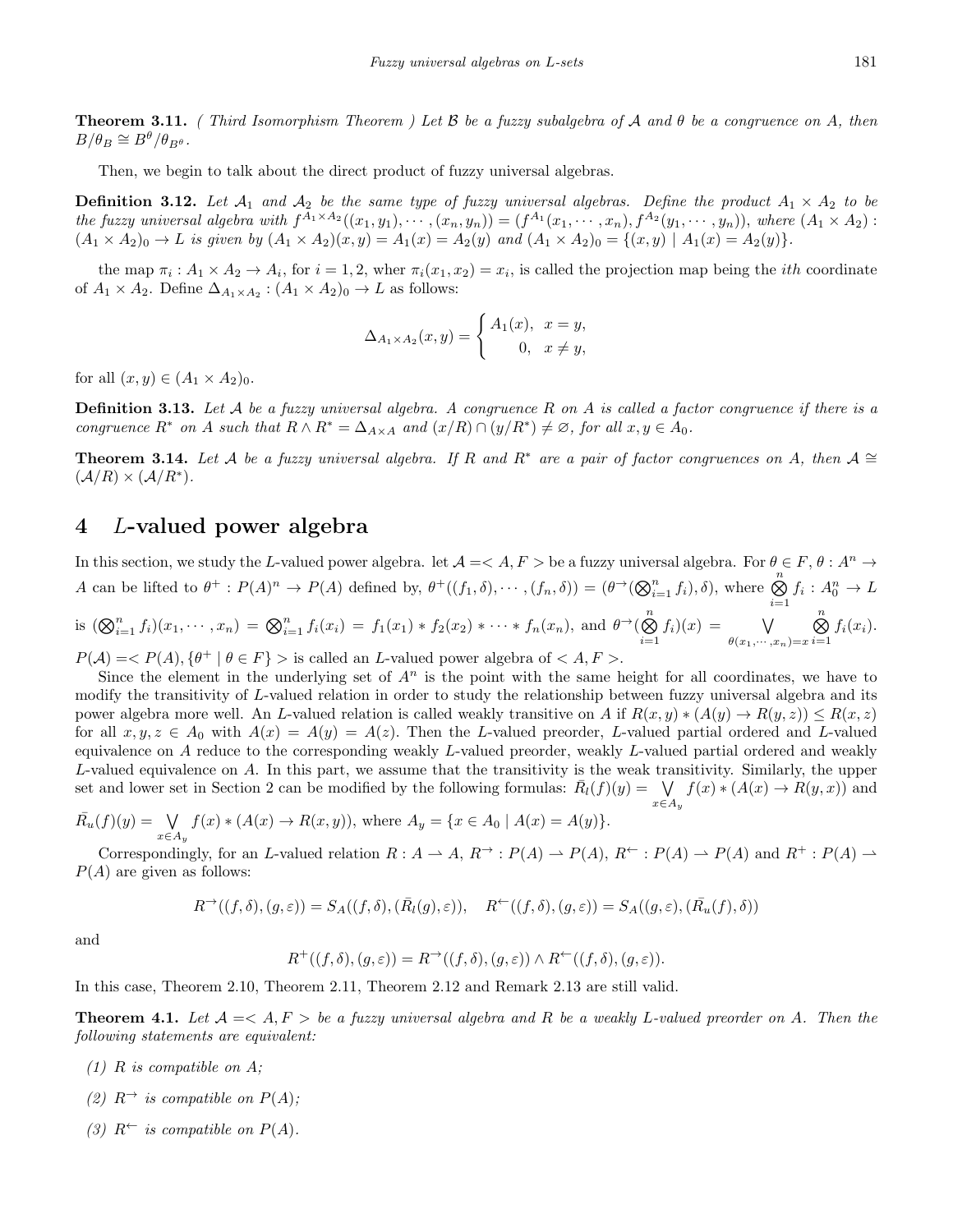*Proof.* We only prove  $(1)$   $\Leftrightarrow$   $(2)$ , and  $(1)$   $\Leftrightarrow$   $(3)$  can be proved similarly.  $(1) \Rightarrow (2)$ : Let  $\theta \in F$ ,  $(f_i, \delta)$ ,  $(g_i, \delta) \in P(A)_0$ . On account of

$$
\theta^{\to}(\bigotimes_{i=1}^{n}\bar{R}_{l}(g_{i}))(x) = \bigvee_{\theta(x_{1},\dots,x_{n})=x}^{n} \bigotimes_{i=1}^{n} \bar{R}_{l}(g_{i})(x_{i})
$$
\n
$$
= \bigvee_{\theta(x_{1},\dots,x_{n})=x}^{n} \bigotimes_{i=1}^{n} (\bigvee_{y_{i}\in A_{x_{i}}} g_{i}(y_{i}) * (A(y_{i}) \to R(x_{i}, y_{i})))
$$
\n
$$
= \bigvee_{\theta(x_{1},\dots,x_{n})=x}^{n} \bigvee_{(y_{1},\dots,y_{n})\in A_{0}^{n}, y_{i}\in A_{x_{i}}} \bigotimes_{i=1}^{n} g_{i}(y_{i}) * \bigotimes_{i=1}^{n} (A(y_{i}) \to R(x_{i}, y_{i}))
$$
\n
$$
\leq \bigvee_{\theta(x_{1},\dots,x_{n})=x}^{n} \bigvee_{(y_{1},\dots,y_{n})\in A_{0}^{n}, y_{i}\in A_{x_{i}}} \bigotimes_{i=1}^{n} g_{i}(y_{i}) * (A(y_{1}) \to (R(x_{1}, y_{1}) * \bigotimes_{i=2}^{n} (A(x_{i}) \to R(x_{i}, y_{i})))\big)
$$
\n
$$
= 2 \bigvee_{\theta(x_{1},\dots,x_{n})=x}^{n} \bigvee_{(y_{1},\dots,y_{n})\in A_{0}^{n}, y_{i}\in A_{x_{i}}} \bigotimes_{i=1}^{n} g_{i}(y_{i}) * (A(y_{1}) \to R(\theta(x_{1},\dots,x_{n}), \theta(y_{1},\dots,y_{n})))
$$

and

$$
\overline{R}_l(\theta^{\rightarrow}(\bigotimes_{i=1}^n g_i))(x) = \bigvee_{y \in A_x} \theta^{\rightarrow}(\bigotimes_{i=1}^n g_i)(y) * (A(y) \rightarrow R(x,y)) = \bigvee_{y \in A_x} \bigvee_{\theta(y_1,\cdots,y_n)=y} \bigotimes_{i=1}^n g_i(y_i) * (A(y) \rightarrow R(x,y)),
$$

we have  $\overline{R}_l(\theta^{\rightarrow}(\stackrel{n}{\otimes})$  $\bigotimes_{i=1}^{n} g_i$ ))  $\geq \theta$ <sup>→</sup>( $\bigotimes_{i=1}^{n}$ *i*=1  $\overline{R}_l(g_i)$ ). And then

$$
R^{\rightarrow}(\theta^+((f_1,\delta),\cdots,(f_n,\delta)),\theta^+((g_1,\delta),\cdots,(g_n,\delta)))=R^{\rightarrow}((\theta^{\rightarrow}(\bigotimes_{i=1}^nf_i),\delta),(\theta^{\rightarrow}(\bigotimes_{i=1}^ng_i),\delta))
$$
  
= 
$$
S_A((\theta^{\rightarrow}(\bigotimes_{i=1}^nf_i),\delta),(\bar{R}_l(\theta^{\rightarrow}(\bigotimes_{i=1}^ng_i)),\delta))\geq S_A((\theta^{\rightarrow}(\bigotimes_{i=1}^nf_i),\delta),(\theta^{\rightarrow}(\bigotimes_{i=1}^n\bar{R}_l(g_i)),\delta)).
$$

It follows that

$$
R^{\rightarrow}((f_1, \delta), (g_1, \delta)) * (\delta \rightarrow R^{\rightarrow}((f_2, \delta), (g_2, \delta))) * \cdots * (\delta \rightarrow R^{\rightarrow}((f_n, \delta), (g_n, \delta)))
$$
  
\n
$$
= S_A((f_1, \delta), (\bar{R}_l(g_1), \delta)) * (\delta \rightarrow S_A((f_2, \delta), (\bar{R}_l(g_2), \delta))) * \cdots * (\delta \rightarrow S_A((f_n, \delta),
$$
  
\n
$$
(\bar{R}_l(g_n), \delta)))
$$
  
\n
$$
= \delta * S_{A_0}(f_1, \bar{R}_l(g_l)) * (\delta \rightarrow \delta * S_{A_0}(f_2, \bar{R}_l(g_2))) * \cdots * (\delta \rightarrow \delta * S_{A_0}(f_n, \bar{R}_l(g_n)))
$$
  
\n
$$
\leq \delta * \bigotimes_{i=1}^n S_{A_0}(f_i, \bar{R}_l(g_i))
$$
  
\n
$$
\leq S_A((\theta^{\rightarrow}(\bigotimes_{i=1}^n f_i), \delta), (\theta^{\rightarrow}(\bigotimes_{i=1}^n \bar{R}_l(g_i)), \delta)).
$$

So  $R^{\rightarrow}$  is compatible on  $P(A)$ .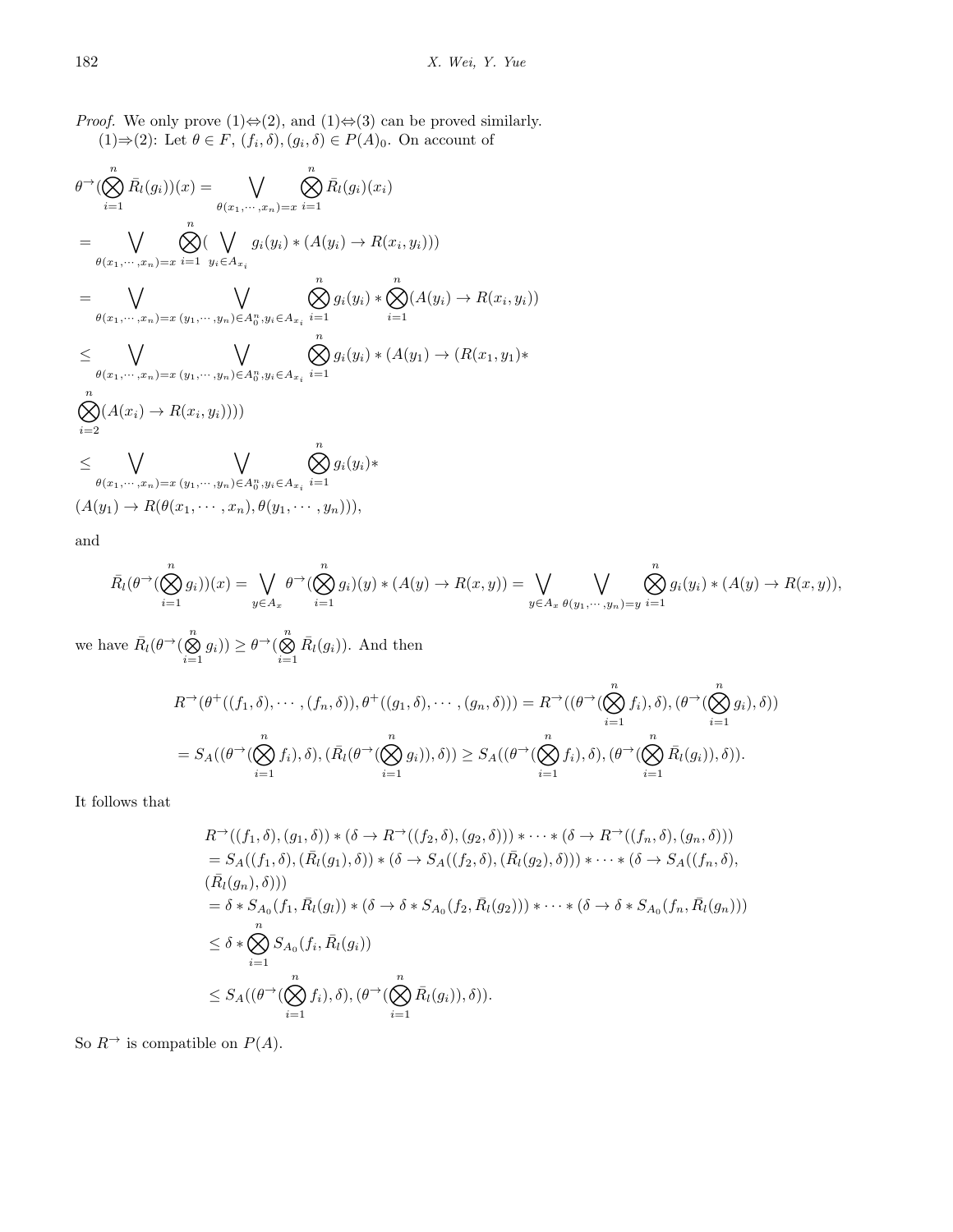$$
(2) \Rightarrow (1)
$$
: Let  $\theta \in F$ ,  $(x_1, \dots, x_n)$ ,  $(y_1, \dots, y_n) \in A_0^n$  and  $A(x_i) = A(y_j)$ ,  $i, j = 1, \dots, n$ . Then

$$
R(x_1, y_1) * (A(x_2) \to R(x_2, y_2)) * \cdots * (A(x_n) \to R(x_n, y_n))
$$
  
\n
$$
= R^{\rightarrow}((A_{x_1}, A(x_1)), (A_{y_1}, A(y_1))) * \cdots \cdots * (A(x_n) \to R^{\rightarrow}((A_{x_n}, A(x_n)), (A_{y_n}, A(y_n))))
$$
  
\n
$$
\leq R^{\rightarrow}(\theta^+(((A_{x_1}), A(x_1)), \cdots, (A_{x_n}, A(x_n))), \theta^+(((A_{y_1}), A(y_1)), \cdots, ((A_{y_n}), A(y_n))))
$$
  
\n
$$
= R^{\rightarrow}((\theta^{\rightarrow}(\bigotimes_{i=1}^n A_{x_i}), A(x_i)), (\theta^{\rightarrow}(\bigotimes_{i=1}^n A_{y_i}), A(y_i))) = S_A((\theta^{\rightarrow}(\bigotimes_{i=1}^n A_{x_i}), A(x_i)), (\overline{R}_l(\theta^{\rightarrow}(\bigotimes_{i=1}^n A_{y_i}), A(y_i)))
$$
  
\n
$$
\leq A(x_i) = S_A((A_{x_i}, A(x_i)), (A_{y_i}, A(y_i))) \leq S_A((A_{x_i}, A(x_i)), (\overline{R}_l(A_{y_i}), A(y_i)))
$$
  
\n
$$
= S_A((A_{\theta(x_1, \cdots, x_n)}, A(\theta(x_1, \cdots, x_n))), (\overline{R}_l(A_{\theta(y_1, \cdots, y_n)}), A(\theta(y_1, \cdots, y_n))) = R(\theta(x_1, \cdots, x_n), \theta(y_1, \cdots, y_n)).
$$

Hence, *R* is compatible on *A*.

**Definition 4.2.** *Let A be a fuzzy universal algebra on A and R be an L-valued relation on A.*

- *(1) R is called good on A if*  $\varepsilon(R)$  *is a congruence on A*, where  $\varepsilon(R) = \sigma(R) \wedge \sigma(R)^{op}$ ;
- *(2) R is called Hoare good on A if*  $R$ <sup> $\rightarrow$ </sup> *is good on*  $P(A)$ *;*
- *(3) R is called Smyth good on A if*  $R^{\leftarrow}$  *is good on*  $P(A)$ *.*

**Theorem 4.3.** *Let A be a fuzzy universal algebra and R be a weakly L-valued preorder on A, then the following statements are equivalent when*  $L$  *is a completely Heyting algebra, i.e.,*  $* = \wedge$  *:* 

- *(1) R is compatible on A;*
- *(2) R is Smyth good on A;*
- *(3) R is Hoare good on A.*

*Proof.* We only prove  $(1)$   $\Leftrightarrow$   $(2)$ , and  $(1)$   $\Leftrightarrow$   $(3)$  can be proved similarly.

 $(1) \Rightarrow (2)$ : Let R be a weakly L-valued preorder. Then  $\varepsilon(R^+) = R^+ \wedge (R^+)^{op}$ . Since  $R^+$  and  $(R^+)^{op}$  are still weakly *L*-valued preorder, it follows that  $\varepsilon(R)$  is weakly *L*-valued preorder. The symmetry of  $\varepsilon(R^{\leftarrow})$  is obvious. Because *R* is a compatible on *A*, then we know  $R^{\leftarrow}$  is still compatible from Theorem 4.1. Next, we prove  $\varepsilon(R^{\leftarrow})$  is compatible on *P*(*A*).

For all  $(f_i, \delta)$ ,  $(g_i, \delta) \in P(A)_0$ ,  $1 \leq i \leq n$ , then we have

$$
\varepsilon(R^{\leftarrow})((f_1,\delta),(g_1,\delta)) \wedge (\delta \to \varepsilon(R^{\leftarrow})((f_2,\delta),(g_2,\delta))) \wedge \cdots \wedge (\delta \to \varepsilon(R^{\leftarrow})((f_n,\delta),(g_n,\delta)))
$$
\n
$$
= (R^{\leftarrow} \wedge (R^{\leftarrow})^{op})( (f_1,\delta),(g_1,\delta)) \wedge (\delta \to ((R^{\leftarrow})^{op} \wedge R^{\leftarrow})((f_2,\delta),(g_2,\delta))) \wedge \cdots \wedge (\delta \to ((R^{\leftarrow})^{op} \wedge R^{\leftarrow}((f_n,\delta),(g_n,\delta))) )
$$
\n
$$
\leq [R^{\leftarrow}((f_1,\delta),(g_1,\delta)) \wedge (\delta \to R^{\leftarrow}((f_2,\delta),(g_2,\delta))) \wedge \cdots \wedge (\delta \to R^{\leftarrow}((f_n,\delta),(g_n,\delta))) ] \wedge
$$
\n
$$
[(R^{\leftarrow})^{op}((f_1,\delta),(g_1,\delta)) \wedge (\delta \to (R^{\leftarrow})^{op}((f_2,\delta),(g_2,\delta))) \wedge \cdots \wedge (\delta \to (R^{\leftarrow})^{op}((f_n,\delta),(g_n,\delta))) ]]
$$
\n
$$
\leq (R^{\leftarrow})^{op}((\theta^{\rightarrow}(\bigwedge^{n}f_i),\delta),(\theta^{\rightarrow}(\bigwedge^{n}g_i),\delta)) \wedge R^{\leftarrow}((\theta^{\rightarrow}(\bigwedge^{n}f_i),\delta),(\theta^{\rightarrow}(\bigwedge^{n}g_i),\delta)) = \varepsilon(R^{\leftarrow})((\theta^{\rightarrow}(\bigwedge^{n}f_i),\delta),(\theta^{\rightarrow}(\bigwedge^{n}g_i),\delta)).
$$

This is to say *R* is Smyth good on *A*.

 $(2) \Rightarrow (1)$ : Let  $x_i, y_i \in A_0$  with  $A(x_i) = A(y_j)$  for all  $1 \leq i, j \leq n$  and define  $A_{(x,y)} : A_0 \to L$  by

$$
A_{(x,y)}(z) = \begin{cases} A(x) \wedge A(y), & z = x, \\ A(y), & z = y, \\ 0, & \text{others,} \end{cases}
$$

then  $(A_{(x,y)}, A(y)) \in P(A)_0$ . Considering

$$
R^{\leftarrow}((A_x, A(x)), (A_{(x,y)}, A(y))) = S_A((A_{(x,y)}, A(y))), (\bar{R_u}(A_x), A(x)) = A(x) \land (A(y) \land S_{A_0}(A_{(x,y)}, \bar{R_u}(A_x)))
$$
  
=  $A(x) \land (A(y) \land ((A(y) \rightarrow R(x,y)) \land ((A(x) \land A(y)) \rightarrow R(x,x))) = R(x,y),$ 

 $\Box$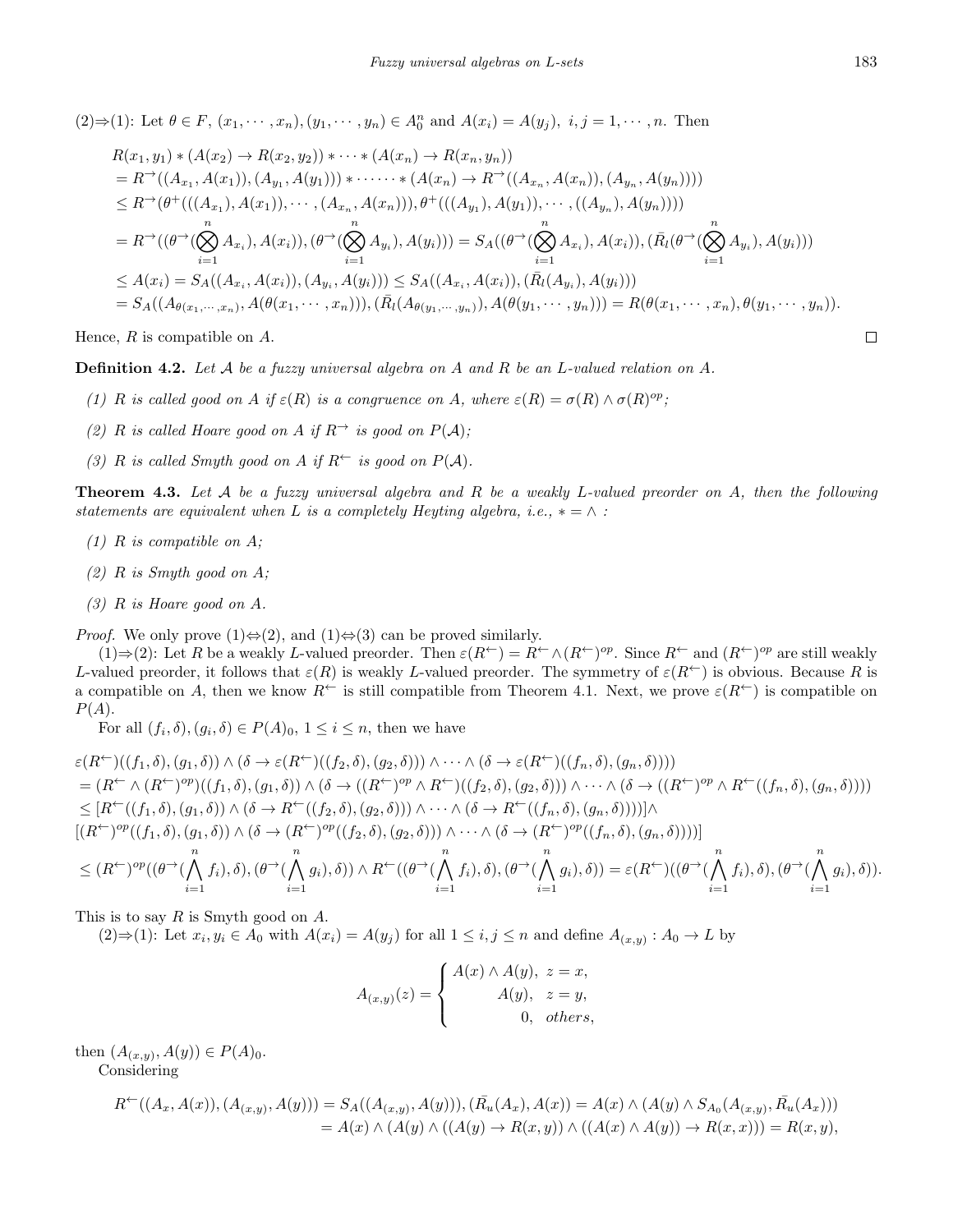and

$$
R^{\leftarrow}((A_{(x,y)}, A(y)), (A_x, A(x))) = S_A((A_x, A(x))), (\bar{R}_u(A_{(x,y)}), A(y)))
$$
  
=  $A(y) \wedge (A(x) \wedge S_{A_0}(A_x, \bar{R}_u(A_{(x,y)})) = A(y) \wedge (A(x) \wedge (A(x) \to \bar{R}_u(A_{(x,y)})(x)))$   
=  $A(y) \wedge (A(x) \wedge (A(x) \to A(x) \wedge A(y))) = A(x) \wedge A(y),$ 

we have the following formula:

$$
R(x,y) = R(x,y) \land (A(x) \land A(y)) = R^{\leftarrow}((A_x, A(x)), (A_{(x,y)}, A(y))) \land R^{\leftarrow}((A_{(x,y)}, A(y)), (A_x, A(x)))
$$
  
=  $\varepsilon(R^{\leftarrow})((A_x, A(x)), (A_{(x,y)}, A(y))).$ 

The following cans show that *R* is compatible on *A*:

$$
R(x_1, y_1) \wedge (A(x_2) \to R(x_2, y_2)) \wedge \cdots \wedge (A(x_n) \to R(x_n, y_n))
$$
  
\n
$$
= \varepsilon (R^{\leftarrow})((A_{x_1}, A(x_1)), (A_{(x_1, y_1)}, A(y_1))) \wedge
$$
  
\n
$$
(A(x_2) \to \varepsilon (R^{\leftarrow})((A_{x_2}, A(x_2)), (A_{(x_2, y_2)}, A(y_2))) \wedge \cdots
$$
  
\n
$$
\wedge (A(x_n) \to \varepsilon (R^{\leftarrow})((A_{x_n}, A(x_n)), (A_{(x_n, y_n)}, A(y_n)))
$$
  
\n
$$
\leq \varepsilon (R^{\leftarrow})((f^{\rightarrow}(\bigwedge_{i=1}^{n} A_{x_i}), A(x_i)), (f^{\rightarrow}(\bigwedge_{i=1}^{n} A_{(x_i, y_i)}), A(y_i)))
$$
  
\n
$$
\leq (R^{\leftarrow})((f^{\rightarrow}(\bigwedge_{i=1}^{n} A_{x_i}), A(x_i)), (f^{\rightarrow}(\bigwedge_{i=1}^{n} A_{(x_i, y_i)}), A(y_i)))
$$
  
\n
$$
= S_A((f^{\rightarrow}(\bigwedge_{i=1}^{n} A_{(x_i, y_i)}), A(y_i)), (\overline{R}_u(f^{\rightarrow}(\bigwedge_{i=1}^{n} A_{x_i})), A(x_i)))
$$
  
\n
$$
= A(x_i) \wedge (A(y_i) \wedge S_{A_0}(f^{\rightarrow}(\bigwedge_{i=1}^{n} A_{(x_i, y_i)}), \overline{R}_u(f^{\rightarrow}(\bigwedge_{i=1}^{n} A_{x_i}))))
$$
  
\n
$$
= A(x_i) \wedge (A(y_i) \wedge \bigwedge_{x \in A_0}^{n} (A_{(y_i, y_i)}, x_{n}) = x_i - 1
$$
  
\n
$$
\leq A(x_i) \wedge (A(y_i) \wedge (\bigwedge_{i=1}^{n} A_{(y_i, y_i)}, x_{n}) = x_i - 1
$$
  
\n
$$
= A(x_i) \wedge (A(y_i) \wedge (A(y_i) \to R(f(x_1, \cdots, x_n), f(y_1, \cdots, y_n))))
$$
  
\n<math display="block</math>

If *R* is a weakly *L*-valued equivalence on *A*, then  $\overline{R}_l(f) = \overline{R}_u(f)$  for all  $(f, \delta) \in P(A)_0$ . It holds that

$$
R^+ = R^{\to} \wedge R^{\leftarrow} = R^{\to} \wedge (R^{\to})^{op} = \varepsilon (R^{\to}).
$$

Therefore, we have the following Theorem 4.4.

**Theorem 4.4.** *Let A be a fuzzy universal algebra and R be a weakly L-valued equivalence on A, if R is a congruence on A, then*  $R^+$  *is a congruence on*  $P(A)$ *.* 

**Theorem 4.5.** *Let A be a fuzzy universal algebra and R be a congruence on A, then there is an onto homomorphism from*  $P(A/R)$  *to*  $P(A)/R^+$ *.* 

*Proof.* Firstly, we should show the expression of the element in  $(P(A)/R^+)$ <sub>0</sub>. For  $(f, \delta) \in P(A)$ <sub>0</sub>. If  $(g, \eta) \in [(f, \delta)]$ , then  $R^+((f, \delta), (f, \delta)) = R^+((f, \delta), (g, \eta)) = R^+((g, \eta), (f, \delta)) = R^+((g, \eta), (g, \eta))$ . Hence,  $\delta = \eta, f \leq R_i(g)$  and  $g \leq R_i(f)$ . Therefore,  $[(f,\delta)] = \{(g,\delta) \in P(A)_0 \mid f \leq \overline{R}_l(g) \text{ and } g \leq \overline{R}_l(f)\}\)$ . Secondly, define  $\theta: P(A/R) \to P(A)/R^+$  by  $\theta((g, \eta)) = [(\hat{g}, \eta)]$ , where  $\hat{g}: A_0 \to L$  is defined by  $\hat{g}(x) = g([x])$ .

(1)  $\theta$  is degree-preserving:  $\forall$   $(g, \eta) \in P(A/R)$ ,  $P(A/R)((g, \eta)) = \eta$  and

$$
P(A)/R^{+}(\theta((g,\eta))) = P(A)/R^{+}([(\hat{g},\eta)]) = P(A)((\hat{g},\eta)) = \eta.
$$

 $\Box$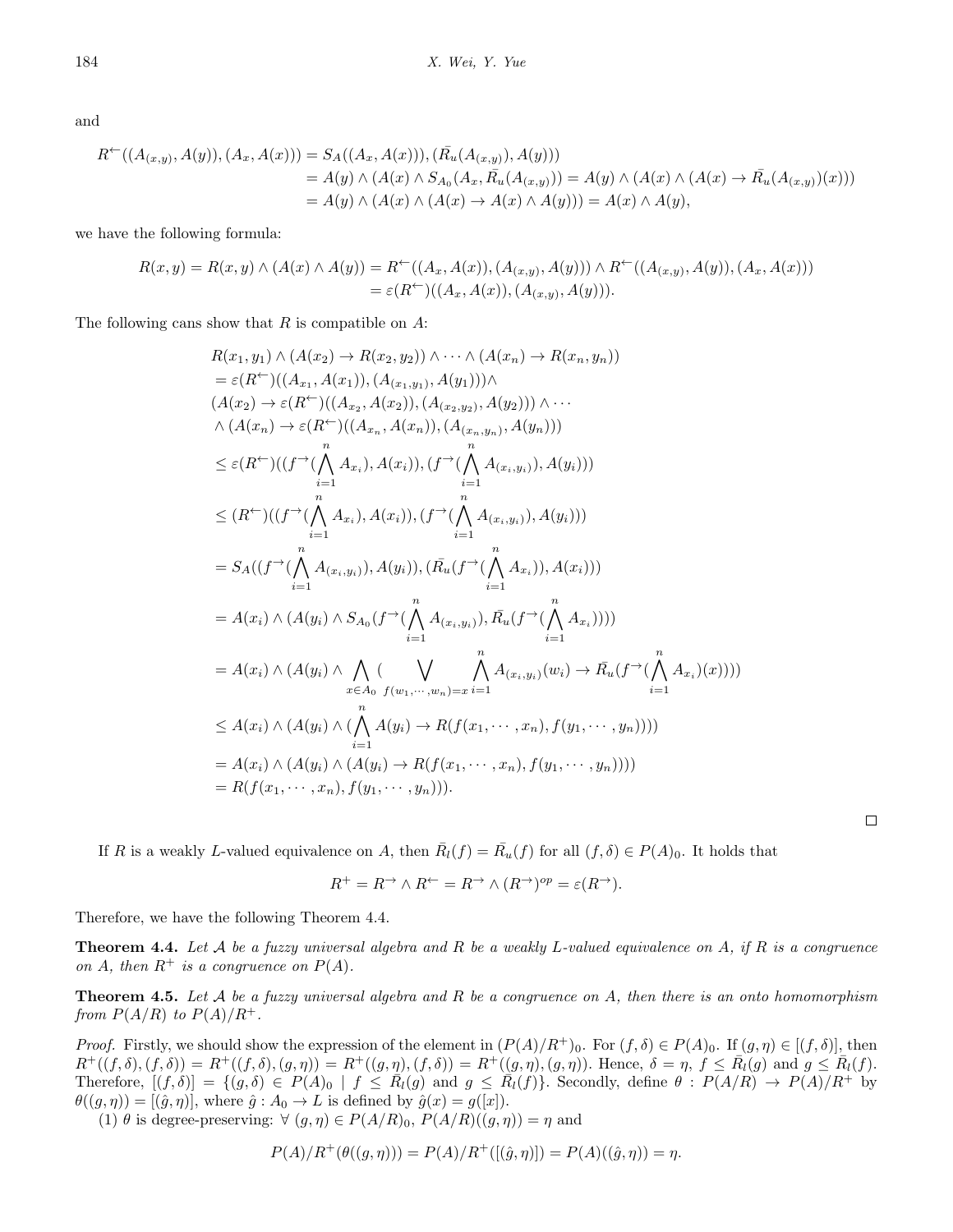Hence  $P(A/R)((q, \eta)) = P(A)/R^{+}(\theta((q, \eta))).$ 

(2) Surjective: Let  $(f, \delta) \in P(A)_0$  and define  $g_f : (A/R)_0 \to L$  by  $g_f([x]) = \overline{R}_l(f)(x)$ . In order to show this definition is well-defined, we need to prove that  $\overline{R}_l(f)(x) = \overline{R}_l(f)(y)$  when  $[x] = [y]$ . In fact,

$$
\bar{R}_l(f)(x) = \bigvee_{z \in A_x} f(z) * (A(z) \to R(x, z)) \text{ and } \bar{R}_l(f)(y) = \bigvee_{z \in A_y} f(z) * (A(z) \to R(y, z)).
$$

Since  $[x] = [y]$ , hence  $A_x = A_y$ , and we have  $R(x, x) = R(x, y) = R(y, x) = R(y, y) = A(x) = A(y)$ . For  $z \in A_x$ ,

$$
f(z) * (A(z) \to R(x, z)) = f(z) * (A(z) \to R(x, z)) * (A(x) \to R(x, y))
$$
  
= (A(z) \to f(z)) \* R(z, x) \* (A(x) \to R(x, y))  

$$
\leq (A(z) \to f(z)) * R(z, y)
$$
  
= f(z) \* (A(z) \to R(y, z)).

Hence  $\overline{R}_l(f)(x) \leq \overline{R}_l(f)(y)$ . Symmetrically,  $\overline{R}_l(f)(x) \geq \overline{R}_l(f)(y)$ . Then  $\overline{R}_l(f)(x) = \overline{R}_l(f)(y)$ , thus

$$
\theta((g_f, \delta)) = [(\hat{g_f}, \delta)] = [(\bar{R}_l(f), \delta)] = [(f, \delta)].
$$

This is to say that  $\theta$  is a surjective mapping.

(3) Finally, it remains to show that  $\theta$  is a homomorphism. Let  $\phi$  be a *n*-ary operation on *A* and  $(g_i, \eta) \in P(A/R)_0$ , for any  $i = 1, \dots, n$ . Then we have  $\theta((\phi/R)^+((g_1, \eta), \dots, (g_n, \eta))) = \theta((\phi/R)^{\rightarrow}(\bigotimes_{i=1}^n g_i), \eta) = [((\phi/R)^{\rightarrow}(\hat{\bigotimes}_{i=1}^n g_i), \eta)],$  and  $\phi^+/R^+(\theta((g_1,\eta)),\cdots,\theta((g_n,\eta))) = \phi^+/R^+([\hat{(g_1},\eta)],\cdots, [\hat{(g_n},\eta)]) = [\phi^+((\hat{g_1},\eta),\cdots,(\hat{g_n},\eta))] = [(\phi^{\rightarrow}(\bigotimes_{i=1}^n\hat{g_i},\eta))]$ Hence we need to show  $[(\phi/R)^{\rightarrow}(\hat{\otimes}_{i=1}^{n} g_i), \eta] = [(\phi^{\rightarrow}(\otimes_{i=1}^{n} \hat{g_i}, \eta))]$ . It suffices to show that  $(\phi/R)^{\rightarrow}(\hat{\otimes}_{i=1}^{n} g_i)$  $\overline{R}_l(\phi^{\rightarrow}(\bigotimes_{i=1}^n\hat{g}_i))$ , and  $\phi^{\rightarrow}(\bigotimes_{i=1}^n\hat{g}_i) \leq \overline{R}_l((\phi/R)^{\rightarrow}(\bigotimes_{i=1}^ng_i))$ . Let  $x \in A_0$ , we have the following two computations:

$$
(\phi/R)^{\rightarrow}(\bigotimes_{i=1}^{n}g_{i})(x) = (\phi/R)^{\rightarrow}(\bigotimes_{i=1}^{n}g_{i})([x]) = \bigvee_{(\phi/R)([x_{1}],\cdots,[x_{n}])=[x]} \bigotimes_{i=1}^{n}g_{i}([x_{i}]) = \bigvee_{\phi(x_{1},\cdots,x_{n})=[x]} \bigotimes_{i=1}^{n}g_{i}([x_{i}]),
$$

and

$$
\phi^{\rightarrow}(\bigotimes_{i=1}^{n}\hat{g}_{i})(x)=\bigvee_{\phi(z_{1},\cdots,z_{n})=x}\bigotimes_{i=1}^{n}\hat{g}_{i}(z_{i})=\bigvee_{\phi(z_{1},\cdots,z_{n})=x}\bigotimes_{i=1}^{n}g_{i}([z_{i}]).
$$

It is easy to see that  $\phi^{\rightarrow}(\bigotimes_{i=1}^{n} \hat{g}_i)(x) \leq (\phi/R)^{\rightarrow}(\bigotimes_{i=1}^{n} g_i)(x)$ . This is to say that  $\phi^{\rightarrow}(\bigotimes_{i=1}^{n} \hat{g}_i) \leq (\phi/R)^{\rightarrow}(\bigotimes_{i=1}^{n} g_i)$ . On account of  $(\phi/R)^{\rightarrow}(\bigotimes_{i=1}^{n} g_i) \leq \overline{R}_l((\phi/R)^{\rightarrow}(\bigotimes_{i=1}^{n} g_i)),$  then  $\phi^{\rightarrow}(\bigotimes_{i=1}^{n} \hat{g}_i) \leq \overline{R}_l((\phi/R)^{\rightarrow}(\bigotimes_{i=1}^{n} g_i)).$  We still need to prove that  $(\phi/R)^{\rightarrow} (\mathcal{Q}_{i=1}^n g_i) \leq \bar{R}_l(\phi^{\rightarrow}(\mathcal{Q}_{i=1}^n \hat{g}_i)).$ 

$$
\bar{R}_{l}(\phi^{\to}(\bigotimes_{i=1}^{n}\hat{g}_{i}))(x) = \bigvee_{y\in A_{x}}\phi^{\to}(\bigotimes_{i=1}^{n}\hat{g}_{i})(y) * (A(y) \to R(x,y)) = \bigvee_{y\in A_{x}}\bigvee_{\phi(z_{1},\cdots,z_{n})=y}\bigotimes_{i=1}^{n}g_{i}([z_{i}]) * (A(y) \to R(x,y)).
$$

For each  $\phi(x_1, \dots, x_n) \in [x]$ , let  $y^* = \phi(x_1, \dots, x_n)$ . Then

$$
\bigotimes_{i=1}^{n} g_i([x_i]) = \bigotimes_{i=1}^{n} g_i([x_i]) * (A(\phi(x_1, \dots, x_n)) \to R(x, \phi(x_1, \dots, x_n)))
$$
  
= 
$$
\bigotimes_{i=1}^{n} g_i([x_i]) * (A(y^*) \to R(x, y^*)) \leq \bar{R}_l(\phi^{\to}(\bigotimes_{i=1}^{n} \hat{g}_i))(x).
$$

Hence,  $(\phi/R)^{\rightarrow}(\mathcal{Q}_{i=1}^n g_i) \leq \bar{R}_l(\phi^{\rightarrow}(\mathcal{Q}_{i=1}^n \hat{g}_i))$ , as desired.

**Theorem 4.6.**  $P(A/R)/ker(\theta) \cong P(A)/R^+$ , where  $\theta$  is the onto homomorphism in Theorem 4.5.

**Remark 4.7.** *In classical universal algebras, we know that the power algebra of the quotient algebra is isomorphic to the quotient algebra of the power algebra from* [[1,](#page-11-16) [2](#page-11-17)]*. In Theorem 4.5, we show that there is an onto homomorphism from*  $P(A/R)$  *to*  $P(A)/R^+$ *. We don't know whether there is an isomorphism between*  $P(A/R)$  *and*  $P(A)/R^+$ *, so we leave it as a question for readers.*

 $\Box$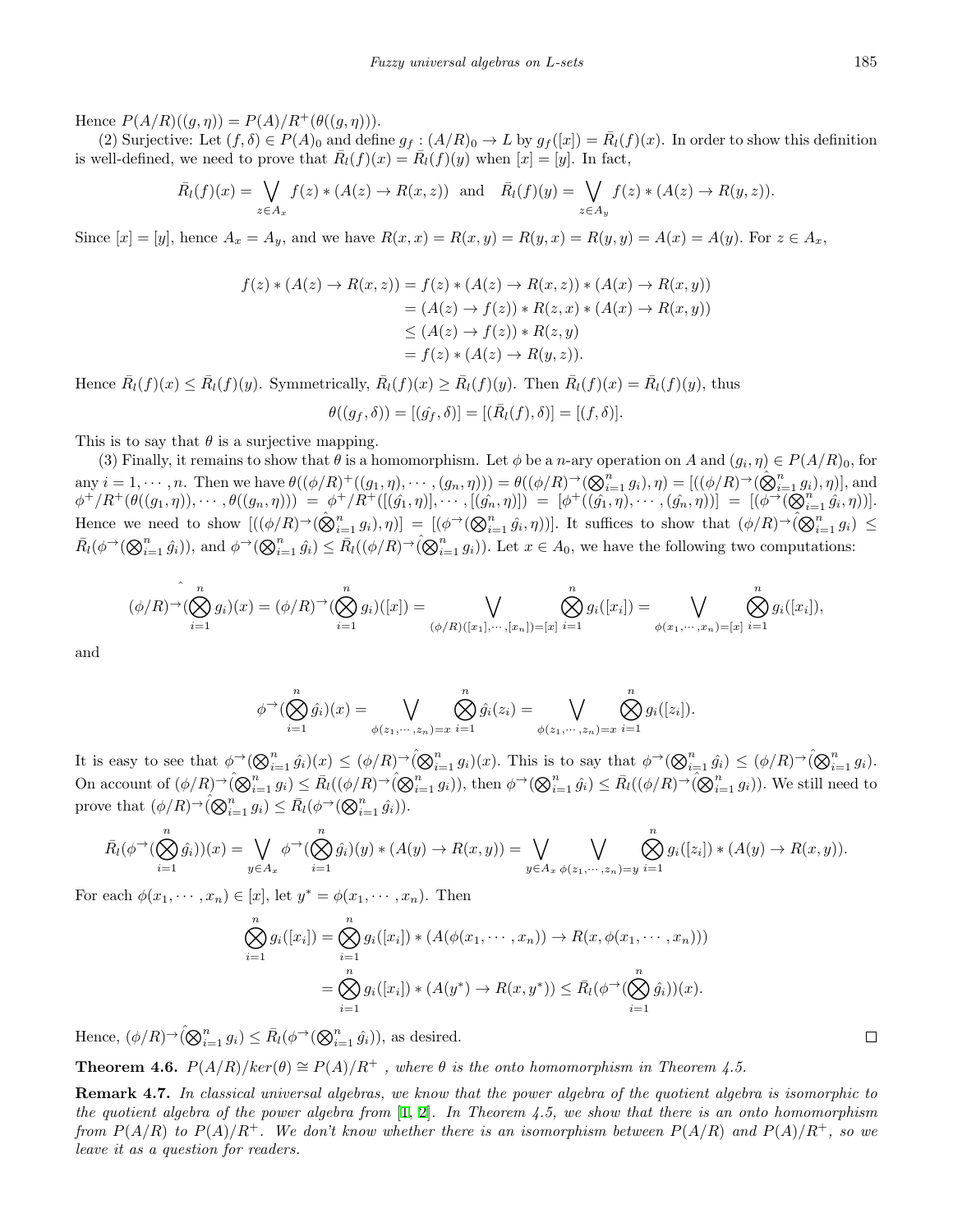### **5 Conclusions**

In this paper, we study the basic theories of fuzzy universal algebra on an *L*-set when *L* is a GL-quantale. Some basic definitions and results of classical universal algebra can be generalized to those of fuzzy universal algebra on *L*-set. In Section 4, in order to study the theory of *L*-valued power algebra well, we must have the aid of weakly *L*-valued preorder on *L*-set. We want to know whether these are still effective for *L*-valued preorder and whether the definition of *L*-valued power algebra is proper. We leave them for future study.

#### **Acknowledgement**

The authors would like to express their sincere thanks to the anonymous reviewers and the area editor for their careful reading and constructive comments. This work was supported by Natural Science Foundations of Shandong Province (ZR2017MA017), and the NFSC of China (11471297).

#### **References**

- <span id="page-11-16"></span>[1] C. Brink, *Power structures and logic*, Queastions Mathematicae, **9** (1986), 69–94.
- <span id="page-11-17"></span>[2] C. Brink, *Power structures*, Algebra Universalis, **30** (1993), 177–216.
- <span id="page-11-12"></span>[3] R. B˘*e*lohl´*a*vek, V. Vychodil, *Fuzzy equational logic*, Archive for Mathematical Logic, **41** (2002), 83–90.
- <span id="page-11-2"></span>[4] R. B˘*e*lohl´*a*vek, V. Vychodil, *Algebras with fuzzy equalities*, Fuzzy Sets and Systems, **157** (2006), 161–201.
- <span id="page-11-3"></span>[5] I. Bo˘*s*njak, R. Madar´*a*z, S. Roz´*a*lia, *Good quotient relations and power algebras*, Novi Sad Journal of Mathematics, **29** (1999), 71–84.
- <span id="page-11-4"></span>[6] I. Bo˘*s*njak, R. Madar´*a*sz, *Power algebras and generalized quotient algebras*, Algebra Universalis, **45** (2001), 179–189.
- <span id="page-11-5"></span>[7] I. Bošnjak, R. Madarász, G. Vojvodić, *Algebras of fuzzy sets*, Fuzzy Sets and Systems, 160 (2009), 2979–2988.
- <span id="page-11-14"></span>[8] I. Boˇ*s*njak, R. Madar´*a*sz, *On the composition of fuzzy power relations*, Fuzzy Sets and Systems, **271** (2015), 81–87.
- <span id="page-11-6"></span>[9] A. B. Chakraborty, S. S. Khare, *Fuzzy homomorphism and algebraic structures*, Fuzzy Sets and Systems, **59** (1993), 211–221.
- <span id="page-11-0"></span>[10] C. L. Chang, *Fuzzy topological spaces*, Journal of Mathematical Analysis and Applications, **24** (1968), 182–190.
- <span id="page-11-10"></span>[11] M. Demirci, *Foundations of fuzzy functions and vague algebra based on many-valued equivalence relations, part I: fuzzy functions and their applications*, International Journal of General Systems, **32**(2) (2003), 123–155.
- <span id="page-11-7"></span>[12] M. Demirci, *Foundations of fuzzy functions and vague algebra based on many-valued equivalence relations, part II: vague algebraic notions*, International Journal of General Systems, **32**(2) (2003), 157–175.
- <span id="page-11-11"></span>[13] M. Demirci, *Foundations of fuzzy functions and vague algebra based on many-valued equivalence relations, part III: constructions of vague algebraic notions and vague arithmetic operations*, International Journal of General Systems, **32**(2) (2003), 177–201.
- <span id="page-11-15"></span>[14] G. Georgescu, *Fuzzy power structures*, Archive for Mathematical Logic, **47** (2008), 233–261.
- <span id="page-11-1"></span>[15] G. Grätzer, *Universal Algebra*, 2nd ed. Springer-Verlag, 1979.
- <span id="page-11-13"></span>[16] U. Höhle, *Commutative, residuated l-monoids*, in: U. Höhle, E.P. Klement(Eds.), Non-Classical Logics and Their Applications to Fuzzy Subsets: A Handbook on the Mathematical Foundations of Fuzzy Set Theory, Kluwer Academic Publishers, Dordrecht, 1995, 53–105.
- <span id="page-11-8"></span>[17] J. Ignjatovića, M. Ćirića, S. Bogdanovićb, *Fuzzy homomorphisms of algebras*, Fuzzy Sets and Systems, 160 (2009), 2345–2365.
- <span id="page-11-9"></span>[18] H. Lai, D. Zhang, *Good fuzzy preorders on fuzzy power structures*, Archive for Mathematical Logic, **49** (2010), 469–489.